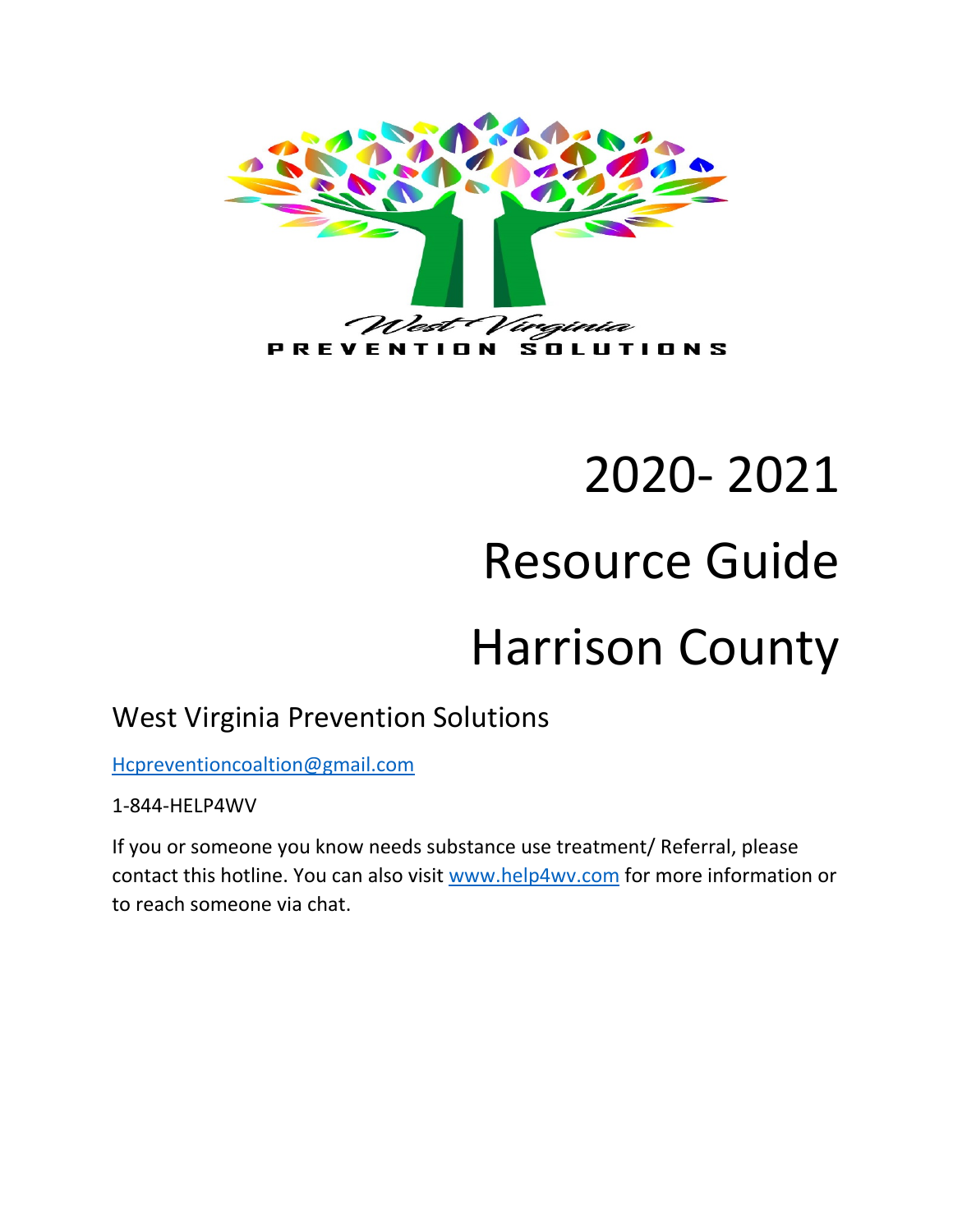# **Childcare Services**

**Choice Care Resource Center & Referral**  315 North Ohio Ave Clarksburg, WV 26301 (304) 622-6528 [www.wvdhrr.org/choices/](http://www.wvdhrr.org/choices/)

#### **Child Care Resource Center**

118 Adam St. Suite 201 Fairmont, WV 26554 (304) 366-3615 [www.ccrcwv.org](http://www.ccrcwv.org/)

#### **Chums Early Learning CCC**

212 Liberty Ave Clarksburg, WV 26330 (304) 622-5476 M-F 6:30 am-5:30 PM

#### **Cubby's Child Care Center**

801 Genesis Blvd

Bridgeport, WV 26330

(304) 842-3508

M-F 6:15 am- 5:30pm

#### **Fairmont State University Child Care**

1201 Locust Ave

Room 124, Education Bldg.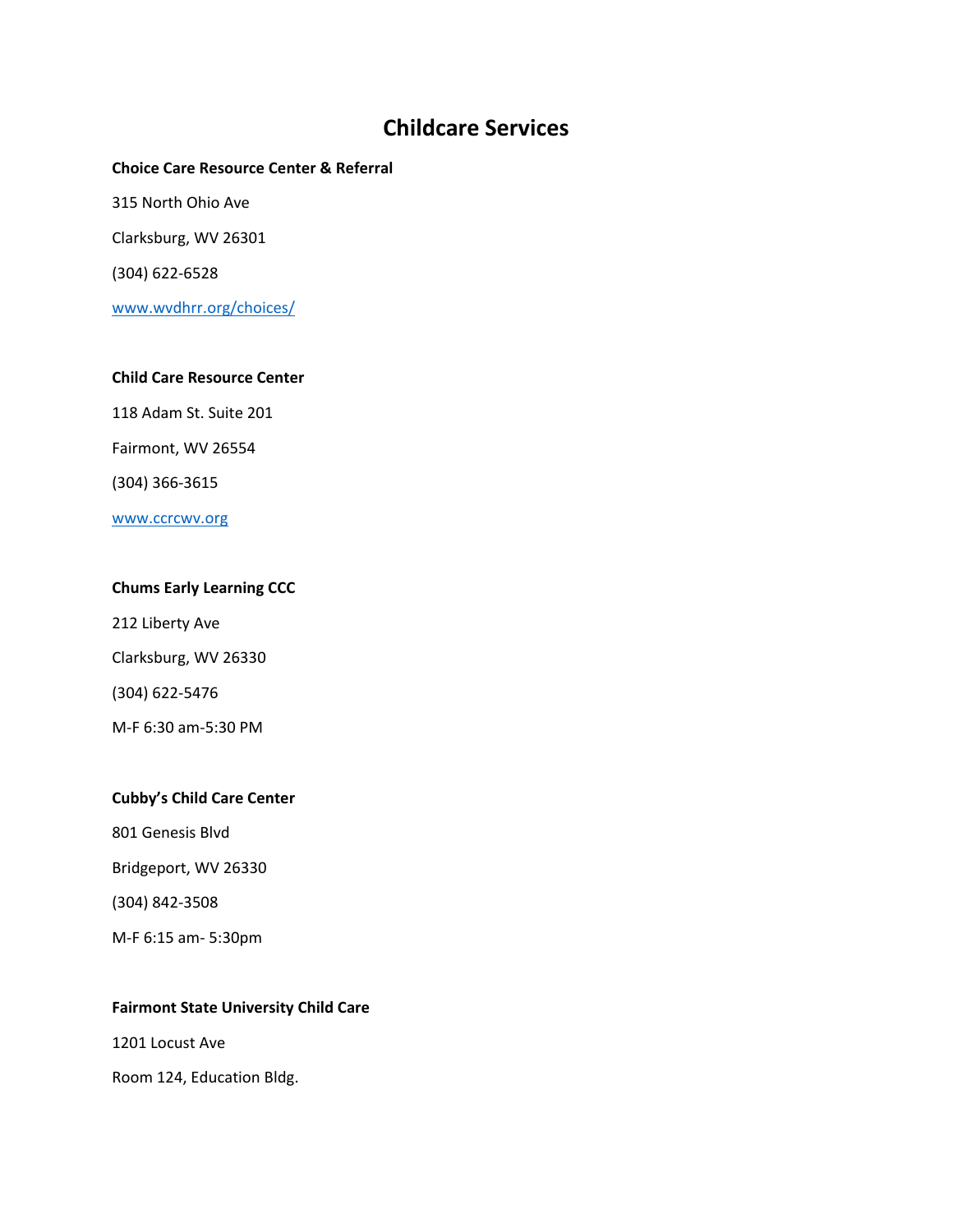Fairmont, WV 26554

(304) 367-4848

(304) 367-4846

#### **Imagination Station Daycare**

1634 Pride Avenue Clarksburg, WV 26301 (304) 326-1000 M-F 6:30 am- 5:30 pm

#### **Jungle Junction Child Care Center**

33 Station Street

Shinnston, WV 26431

(304) 592-1771

[www.junglejunctionwv.com](http://www.junglejunctionwv.com/)

M-F 6:00 am-5:30 pm

#### **Kidz Count**

PO Box 464

Lost creek, WV 26358

(304) 745-5644

M-F 6:00 am- 5:30 pm

#### **Lasting Impressions**

1000 Custer Hollow Rd

Clarksburg, WV 2636

(304) 625-3930

M-F 5:30 am-6:30pm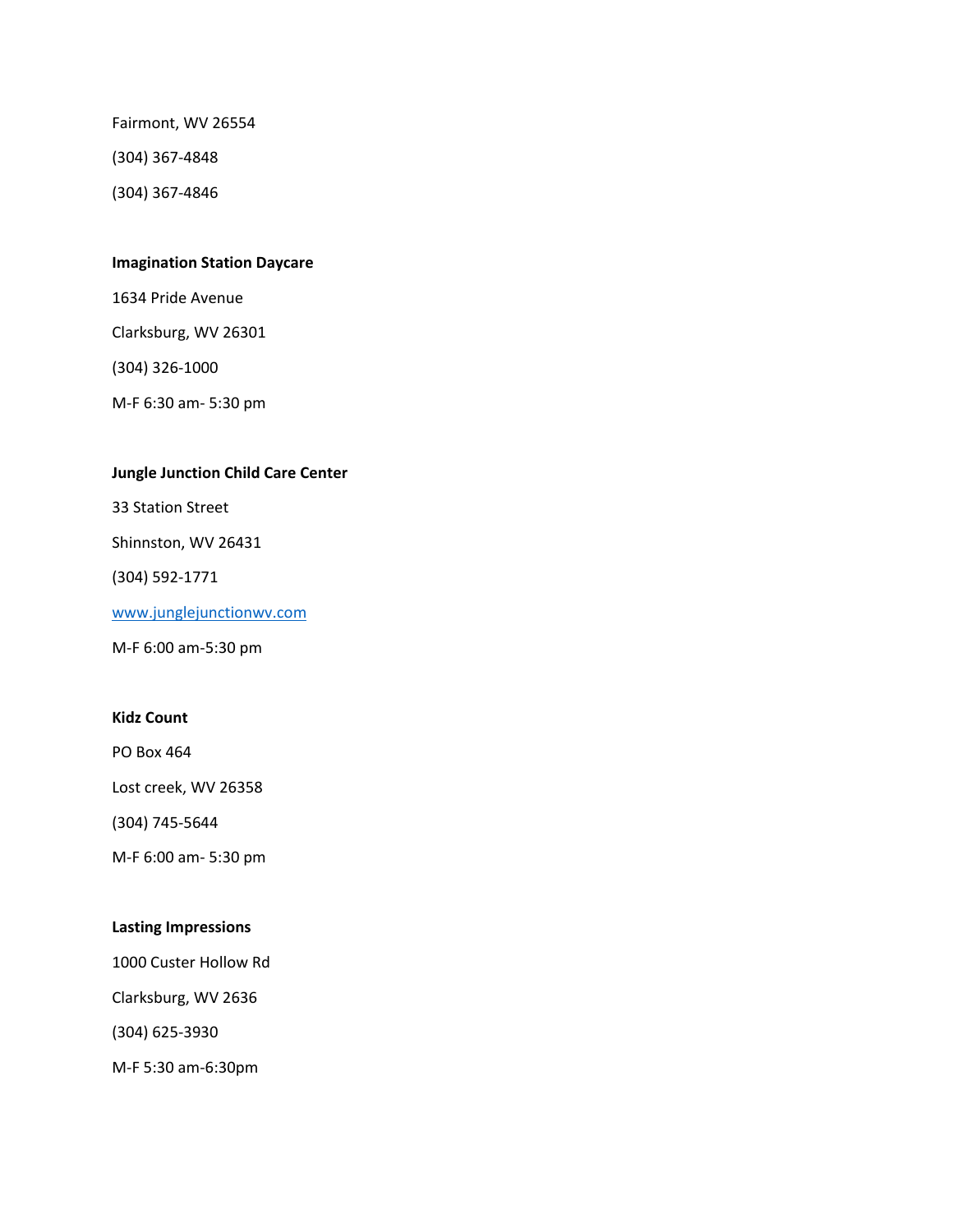#### **Little Imagination Day care (Infant Care)**

1117 N 25<sup>th</sup> St Clarksburg, WV 26301 (304) 326-2000 M-F 6:30 am- 5:30 pm

#### **Little Me-Too Child-Care Center**

1412 Buckhannon Pike

Nutter Fort, WV 26301

(304) 622-8002

#### **Miss Lucy' s**

65 Lucy Ln

Bridgeport, WV 26330

(304) 641-6574

#### **Mother Goose Land Site 1**

401 WV Ave

Nutter Fort, WV 26301

(304) 623-0789

M-F 6:30 am- 5:30 pm

#### **Mother Goose Land Site 2**

401 WV Ave

Nutter Fort, WV 26301

(304) 623-0828

M-F 6:30 am- 5:30 pm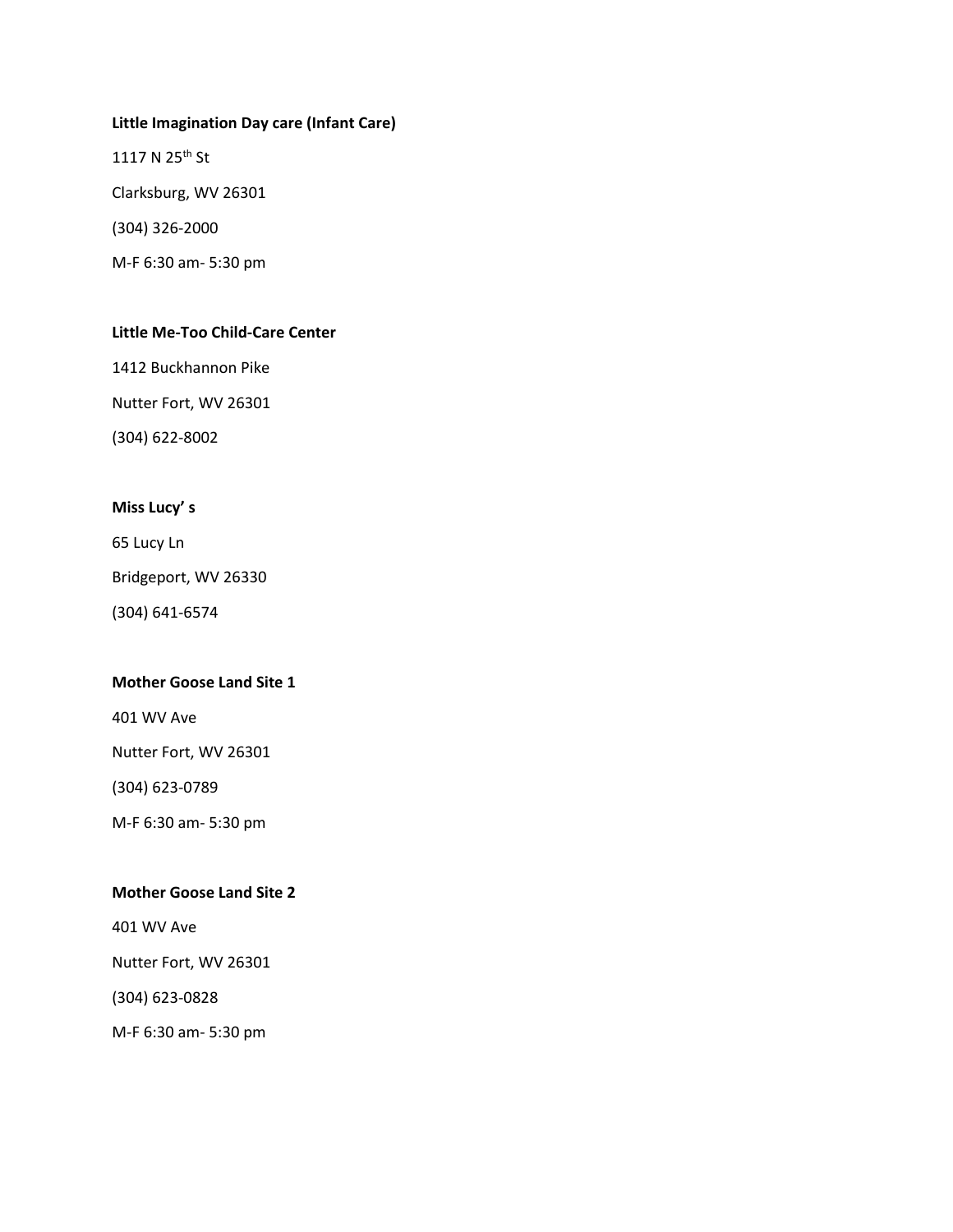#### **New Beginning's Child Care Center**

217 Lyndon St Lumber port, WV 26386 (304) 584-5740 M-F 6:30am- 5:30pm

#### **Peep's Place (infant care)**

515 Broadway Ave

Clarksburg, WV 26301

(304) 623-6005

M-F 6:30am- 5:30pm

#### **Precious Cargo Early Learning Center**

1412 Buckhannon Pike

Nutter Fort, WV 26301

(304) 622-8002

M-F 6:30am -5:30pm

# **Preschool Programs**

#### **Adamston Elementary**

[www.harcoboe.net](http://www.harcoboe.net/)

1636 West Pike Street

Clarksburg, WV 26301

(304) 624-3399

#### **Anmoore Head Start**

[www.harcoboe.net](http://www.harcoboe.net/)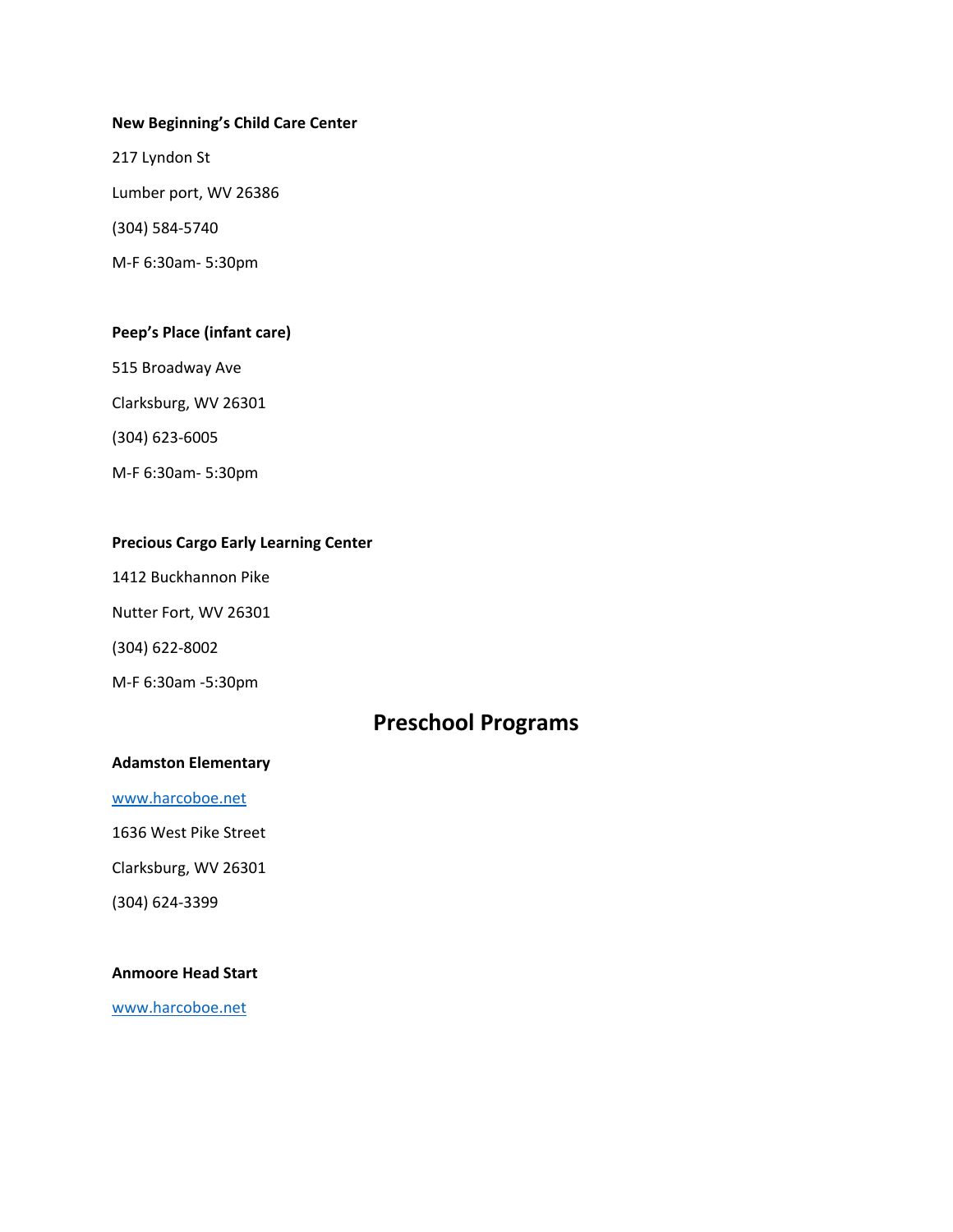#### **Big Elm Elementary**

[www.harcoboe.net](http://www.harcoboe.net/)

200 Tetrick Road Shinnston, WV 26431 (304) 326-7280

#### **Clarksburg Head Start**

[www.harcoboe.net](http://www.harcoboe.net/)

#### **Cubby's**

[www.harcoboe.net](http://www.harcoboe.net/)

801 Genesis Blvd

Bridgeport, WV 26330

(304) 842-3508

M-F 6:15am- 5:30pm

#### **Glen Elk Head Start**

[www.harcoboe.net](http://www.harcoboe.net/)

#### **Kidz Count**

[www.harcoboe.net](http://www.harcoboe.net/)

PO Box 464

Lost Creek, WV 26358

(304) 745-5644

M-F 6:00 am- 5:30pm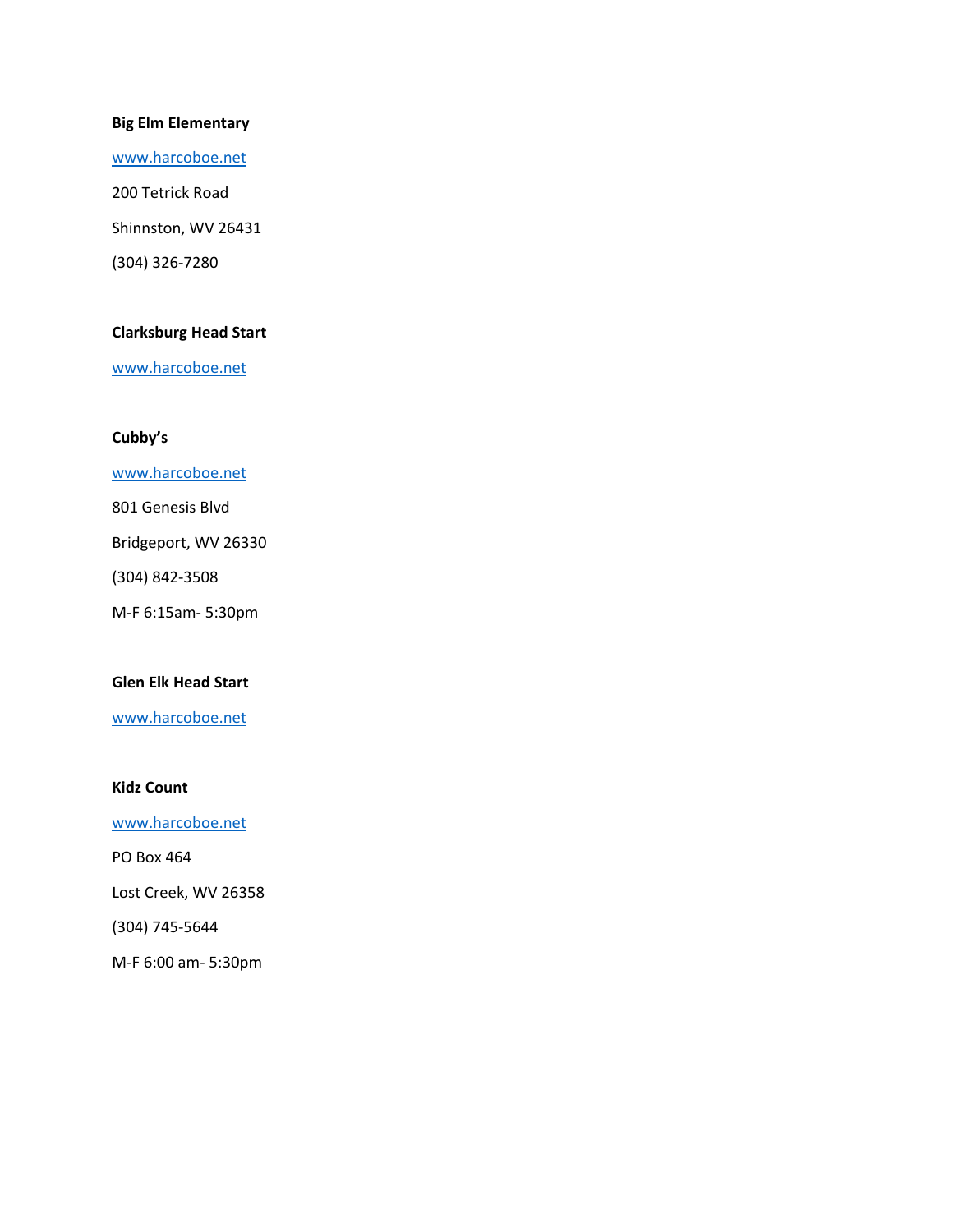#### **Jungle Junction**

**[www.harcoboe.net](http://www.harcoboe.net/)** 33 Station Street Shinnston, WV 26431 (30) 592-1771 [www.junglejunctionwv.com](http://www.junglejunctionwv.com/)

M-F 6:00 am- 6:30pm

#### **Lasting Impressions**

[www.harcoboe.net](http://www.harcoboe.net/)

1000 Custer Hollow Rd

Clarksburg, WV 2636

(304) 625-3930

M-F 5:30 am- 6:30pm

#### **Lost Creek Elementary**

#### [www.harcoboe.net](http://www.harcoboe.net/)

Po Box 128

Lost Creek, WV 26385

(304) 326-7040

**Lumber port Elementary** 

[www.harcoboe.net](http://www.harcoboe.net/)

38 E. Lyndon Street

Lumber port, WV 26386

(304) 326-7020

#### **Lumber port Head Start**

[www.harcoboe.net](http://www.harcoboe.net/)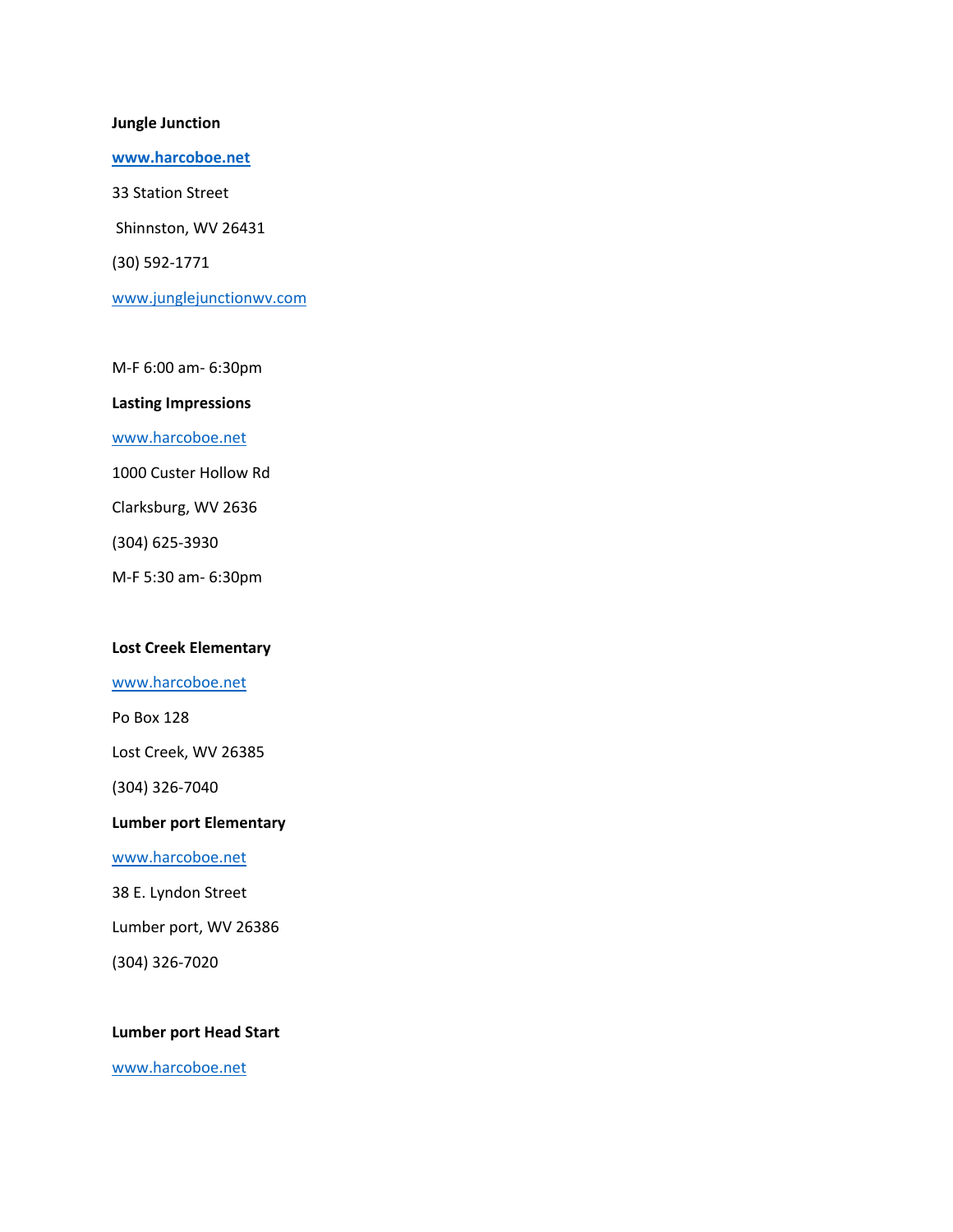#### **Mother Goose Land Child**

[www.harcoboe.net](http://www.harcoboe.net/)

402 WV Ave Nutter Fort, WV 26301 (304) 623-0789 M-F 6:30 am- 5:30pm

#### **Northview Elementary**

[www.harcoboe.net](http://www.harcoboe.net/) 1400 North 19<sup>th</sup> Street Clarksburg, WV 26301 (304)326-7650

#### **Norwood Elementary**

[www.harcoboe.net](http://www.harcoboe.net/) 208 Kidd Ave Stonewood, WV 26301 (304) 326-7050

#### **Salem Elementary**

[www.harcoboe.net](http://www.harcoboe.net/) 273 Education Way

Salem. WV 26426

(304) 326-7180

#### **Shinnston Head Start**

[www.harcoboe.net](http://www.harcoboe.net/)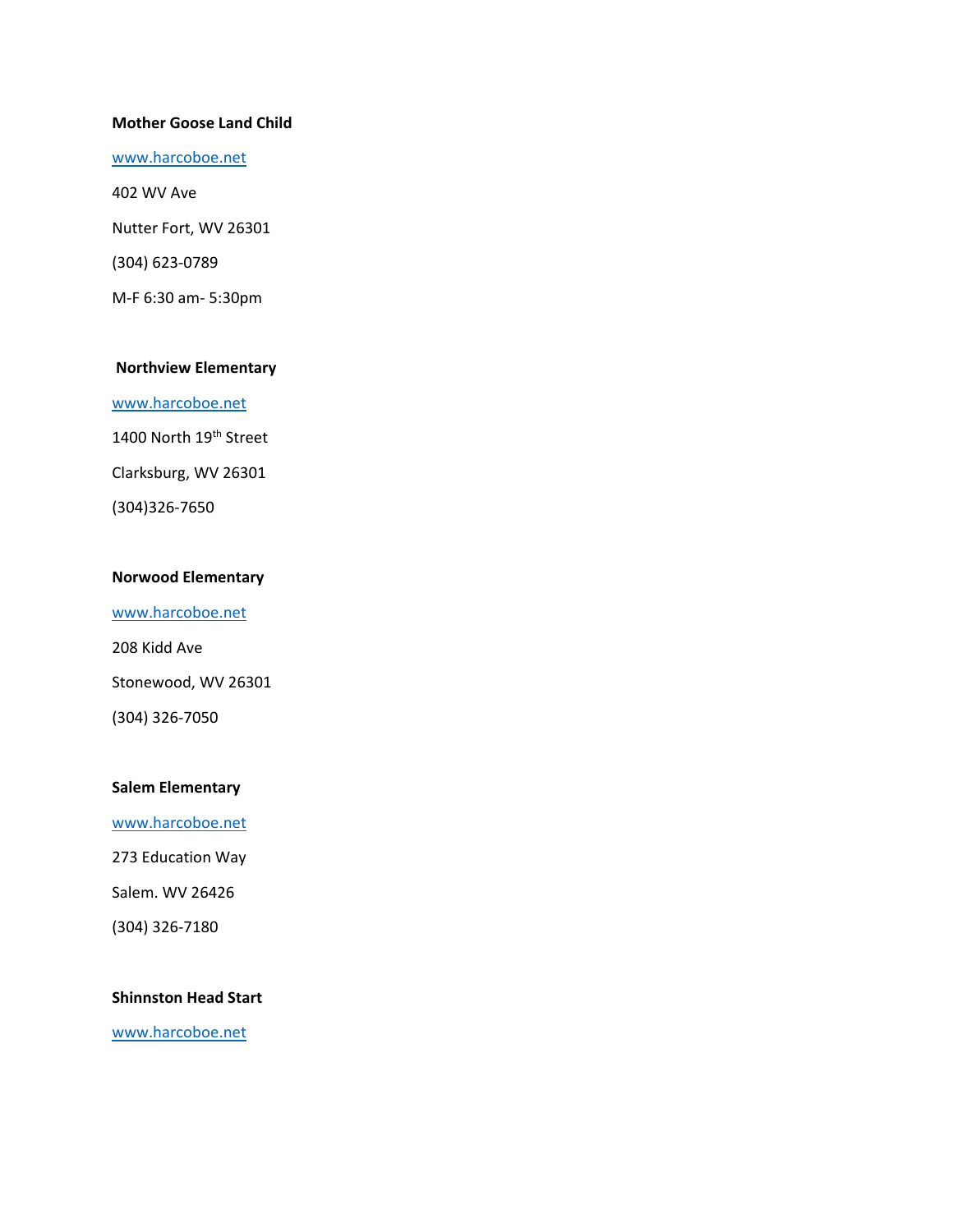#### **Simpson Elementary**

[www.harcoboe.net](http://www.harcoboe.net/) 250 Worthington Drive Bridgeport, WV 26330 (304) 326-7060

#### **West Milford Elementary**

[www.harcoboe.net](http://www.harcoboe.net/)

182 School Street

West Milford. WV 26451

(304) 326-7030

#### **West Milford Head Start**

[www.harcoboe.net](http://www.harcoboe.net/)

#### **Wilson burg Elementary**

[www.harcoboe.net](http://www.harcoboe.net/)

040 Wilson burg Road

Clarksburg, WV 26301

(304) 326-7640

# **Emergency Assistance**

**American Red Cross** 718 W Pike Street Clarksburg, WV 26301

(304) 624-7689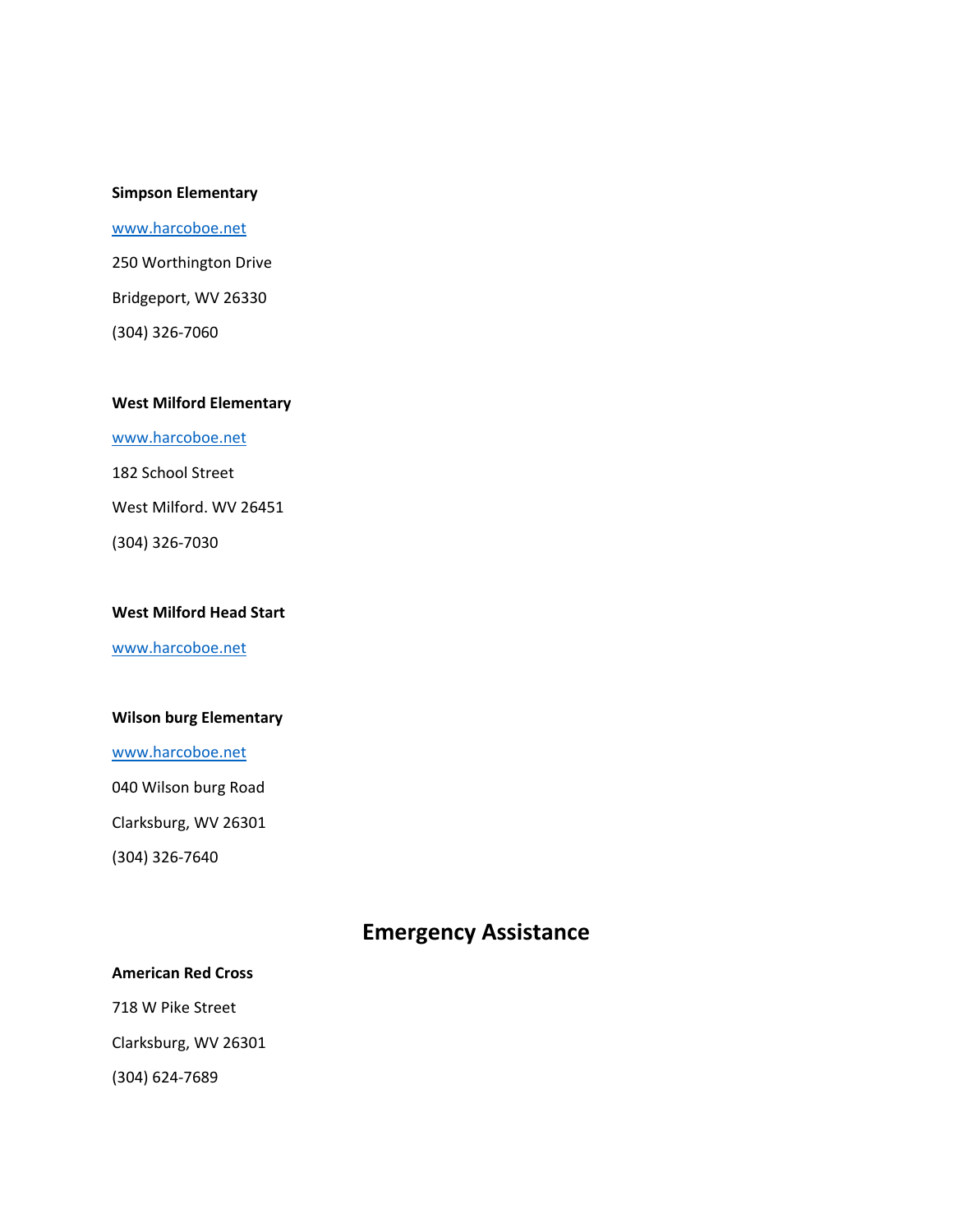#### **Clarksburg Mission**

312 N 4<sup>th</sup> Street Clarksburg, WV 26201 (304) 622-2451 Hours: M-F 9:00 am- 4pm

[www.cburgmission.org](http://www.cburgmission.org/)

## **Housing Services**

#### **Homes for Harrison County**

An organization focused on finding permanent stable housing for chronically

homeless individuals. Chronically homeless is defined as one who has been homeless for one continuous year or four times within three years. For information regarding services provided by Homes for Harrison County, Contact Mendi Scott at [Mendihomesforharrison@outlook.com](mailto:Mendihomesforharrison@outlook.com)

#### **Clarksburg Mission**

312 N 4<sup>th</sup> Street Clarksburg. WV 26201 (304) 622-2451

[www.cburgmission.org](http://www.cburgmission.org/)

#### **Habitat for humanity**

337 Jackson Ave

Clarksburg, WV 26301

(304) 622-5046

## **Food and Nutrition**

#### **Salvation Army (Clarksburg)**

1010 South Chestnut Street Clarksburg, WV 26301

(304) 622-2360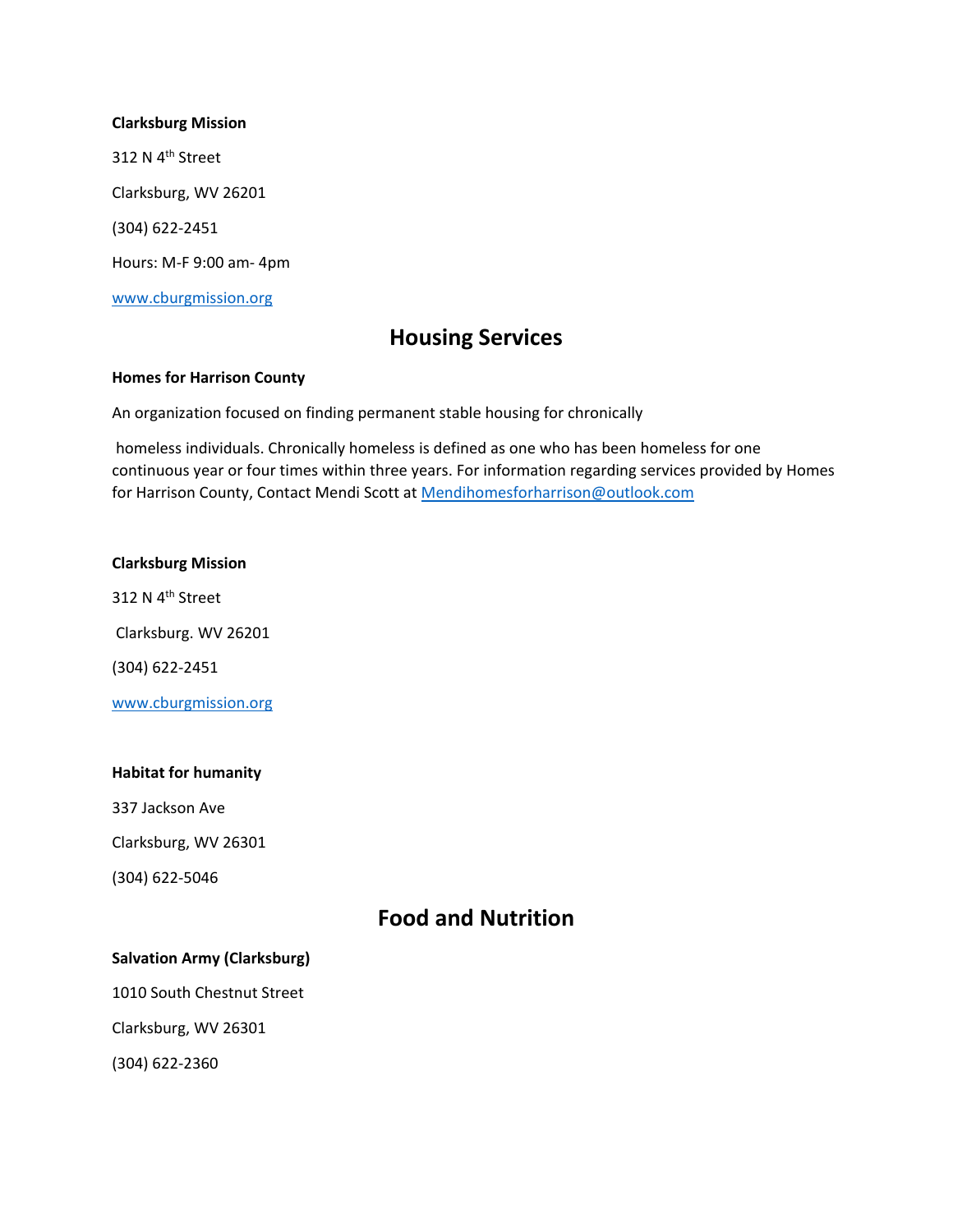# **Women, Infant, and Children (W.I.C.)** 103 E Main St. Bridgeport, WV 263330

(304) 623-1147

#### **Harrison Extension Services**

1117 Milford St.

Clarksburg, WV 26301

(304) 624-8657

WVU Extension Families and Health Division

#### **Clarksburg Baptist Church**

433 W Pike Street

Clarksburg, WV 26301

(304) 624-6536

Hours: Mon 10 am- 3pm, Thurs 10 am-3pm

#### **The Lords Pantry**

77 Church St.

Shinnston, WV 26431

(304) 592-3005

#### **Clarksburg Mission**

312 N 4<sup>th</sup> Street

Clarksburg, WV 26301

(304) 622-2451

Hours: M-F 9am- 4pm

[www.cburgmission.org](http://www.cburgmission.org/)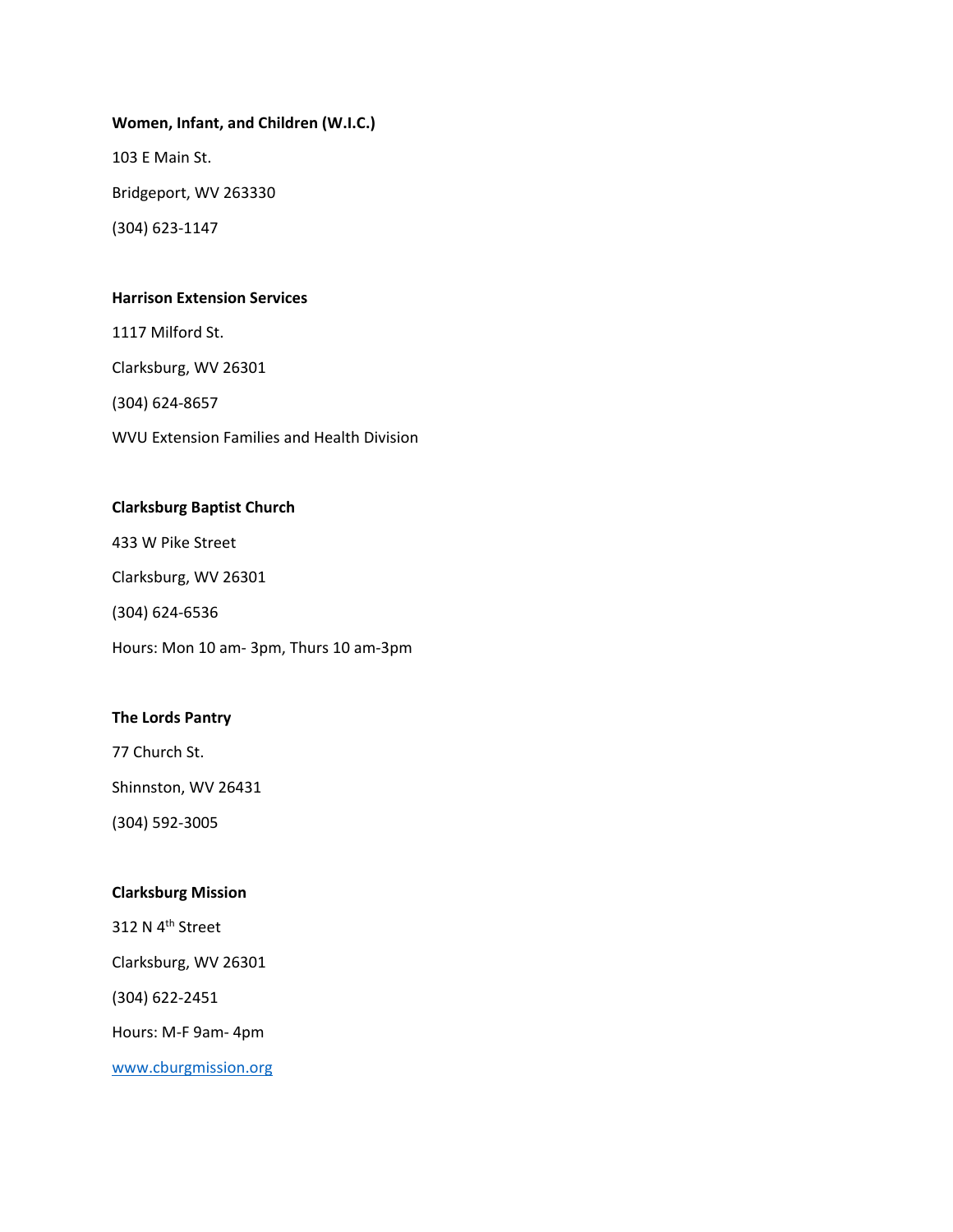# **Central WV Community Action**  106 Frederick St. Clarksburg, WV 26301 Phone: (304) 622-8495

Fax: (304) 622-4976

Shannon Cunningham, Ex. Director

Email: [Shannon@cwvcaa.org](mailto:Shannon@cwvcaa.org)

[Http://cwvcaa.org](http://cwvcaa.org/)

# **Clothing Provisions**

#### **Amy's Attic**

Accepts referrals from Salvation Army

Call for hours

530 W Main St.

Clarksburg, WV 26301

(304) 624-5006

#### **Clarksburg Mission**

312 N 4<sup>th</sup> Street

Clarksburg, WV 26201

(304) 622-2451

Hours: M-F 9:00 am- 4:00pm

[www.cbugmission.org](http://www.cbugmission.org/)

# **Employment Resource**

#### **Workforce WV**

Provides employment assistance for those who quality- located in the WV DHHR Building

153 W. Main Street

Clarksburg, WV 26301

(304) 627-2120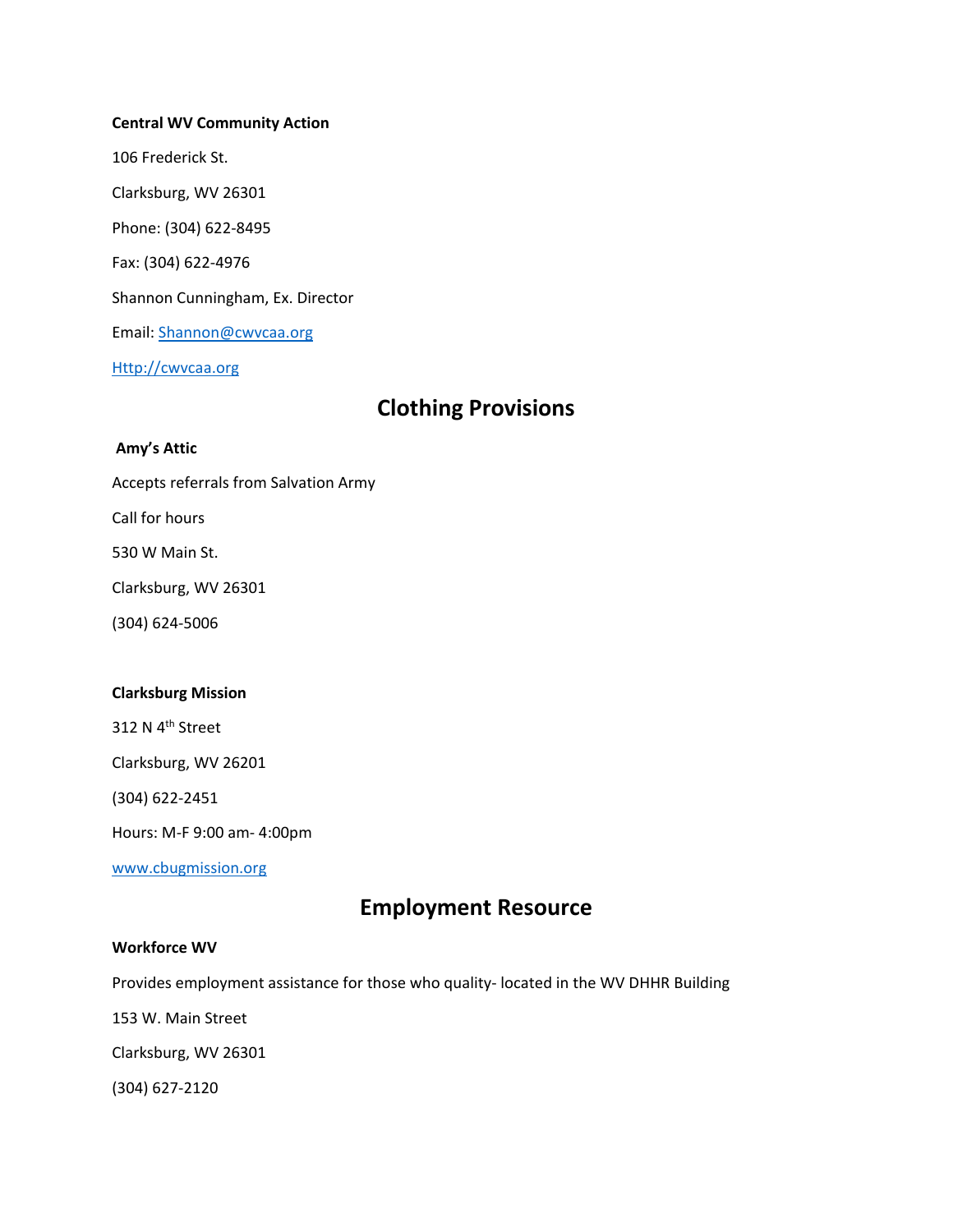[www.workforcewv.org](http://www.workforcewv.org/)

## **Crisis or life Situation Centers**

#### **Alta Vista Children's Center**

Emergency Shelter for children 6-14 years of age who are in custody of the State of West Virginia.

261 Haymond Highway

Clarksburg, WV 26301

(304) 622-3339

#### **United Summit Center**

Community Health Center they provide an array of mental health services for adults, youth, and families. Operate a crisis hotline for adults and youth.

6 Hospital Plaza

Clarksburg, WV 26301

24-hour hotline: 1-800 Summit-0

Appts/Main office: 1-(800)-786-6476

[www.uscwv.org](http://www.uscwv.org/)

#### **Harrison County Child Advocacy Center**

Providing a safe, child friendly environment for the evaluation of child sexual abuse or severe physical abuse allegations.

If you suspect abuse, call 1-(800)352-6513 or contact our center (304) 622-0375

Open Monday-Friday 8:30-4:30 229 West Main Street, Suite 500 Clarksburg, WV 26301 (304) 622-0375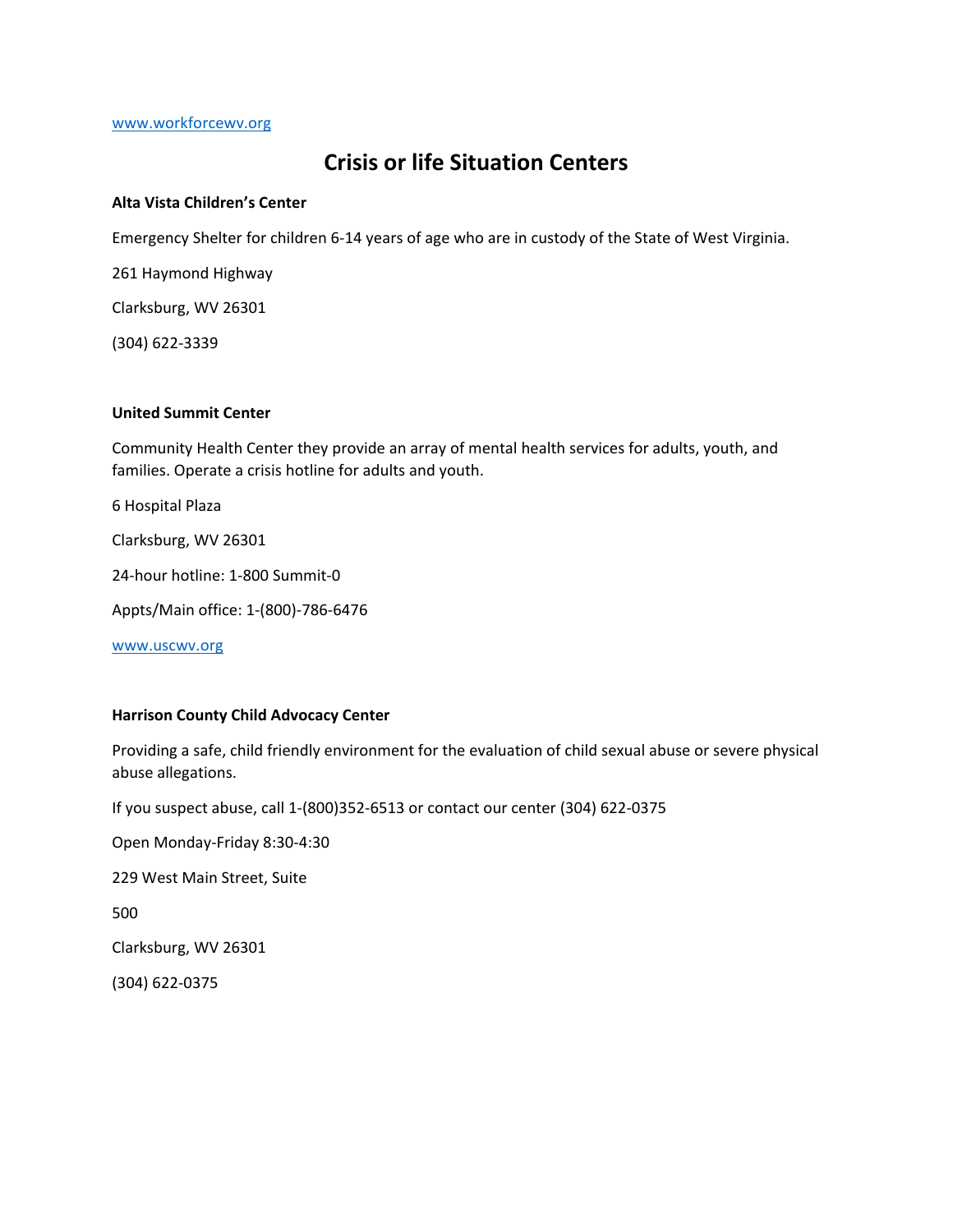#### **Bridgeport Presbyterian Church: Children's Health Pantry**

Provides Basic Health products to agencies servicing children; for children who are victims of abuse, neglect, Homeless, disaster, poor parenting, inadequate income, illness domestic violence and other emergency and detrimental circumstance

1 John Calvin Dr

Bridgeport, WV 26330

(304) 842-2211

# **Family Services**

#### **American Red Cross**

This organization provides disaster relief and armed forces emergency services to community along with health, safety, and blood services.

718 W Pike Street

Clarksburg, WV 26301

(304)624-7689

[www.Americanredcrosswvchapter](http://www.americanredcrosswvchapter/)

#### **CASA (Court Appointed Special Advocates)**

CASA recruits, screens, and trains court appointed special advocates to be the eyes and ears and speak for the best interests of abused and neglected children, in the court system, with goal of timely placement in a safe, permanent home.

215 S 3rd Suite 1102

Clarksburg, WV 26302

(304) 623-5479

[www.hcwvcasa.org/](http://www.hcwvcasa.org/)

#### **Harrison County Family Court**

For issues surrounding the custody of Minor Children

306 Washington Ave #222

Clarksburg, WV 26301

(304) 627-2148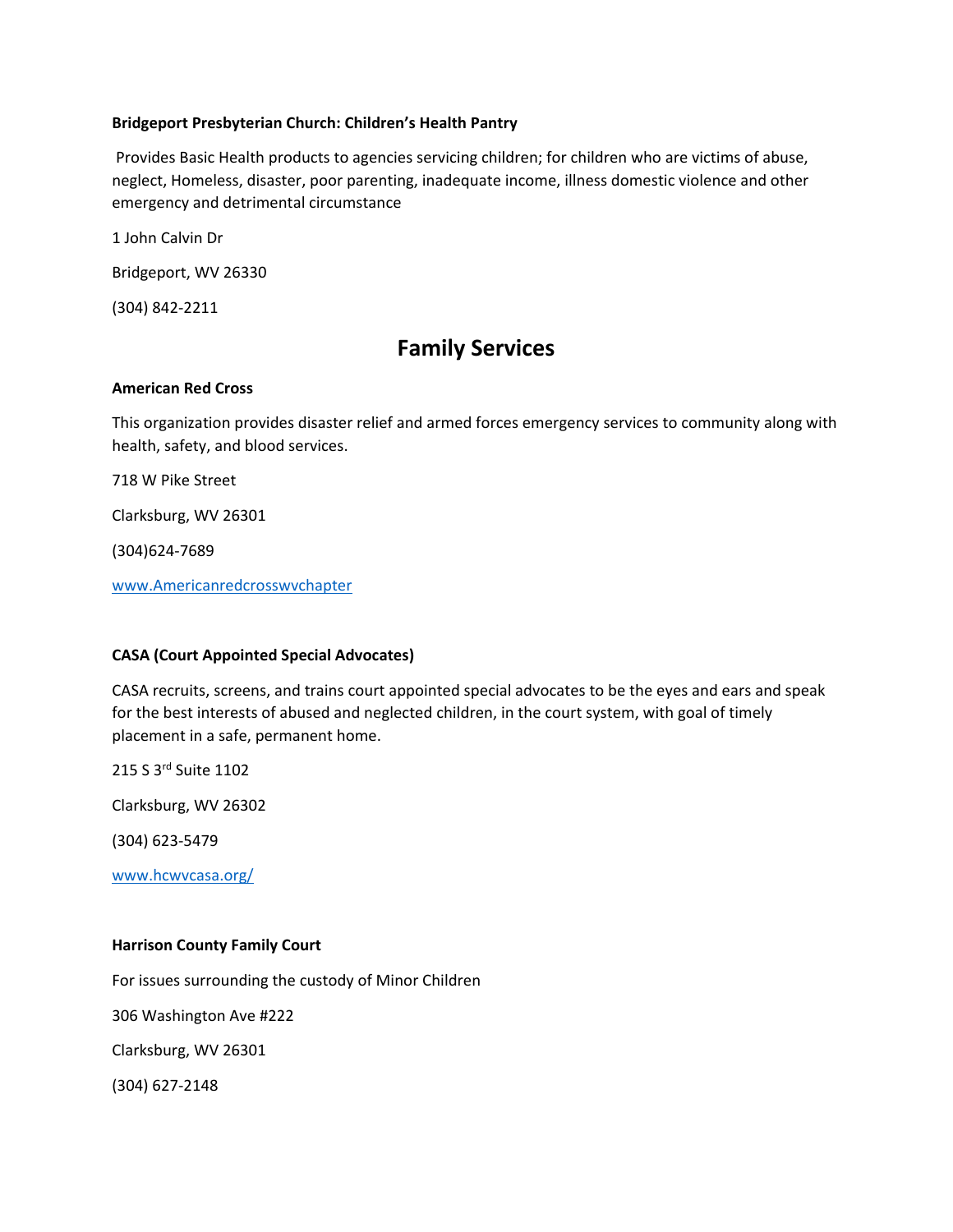(304) 627-2100

(304) 627-2345

#### **Legal Aid of West Virginia**

110 South Third Street Clarksburg, WV 26301

[www.lawv.net](http://www.lawv.net/)

## **Homelessness**

#### **Homes for Harrison County**

An organization focused on finding permanent stable housing for chronically

homeless individuals. Chronically homeless is defined as one who has been homeless for one continuous year or four times within three years. For information regarding services provided by Homes for Harrison County, Contact Mendi Scott at [Mendihomesforharrison@outlook.com](mailto:Mendihomesforharrison@outlook.com)

#### **Clarksburg Mission**

312 N 4<sup>th</sup> Street Clarksburg. WV 26201 (304) 622-2451

[www.cburgmission.org](http://www.cburgmission.org/)

# **Group Homes**

#### **Genesis Youth Crisis Center**

Temporary Shelter, Group/ Individual counseling, recreational program for abused, neglected and troubled youth.

192 Safe Haven Drive

Clarksburg, WV 26301

(304) 622-1907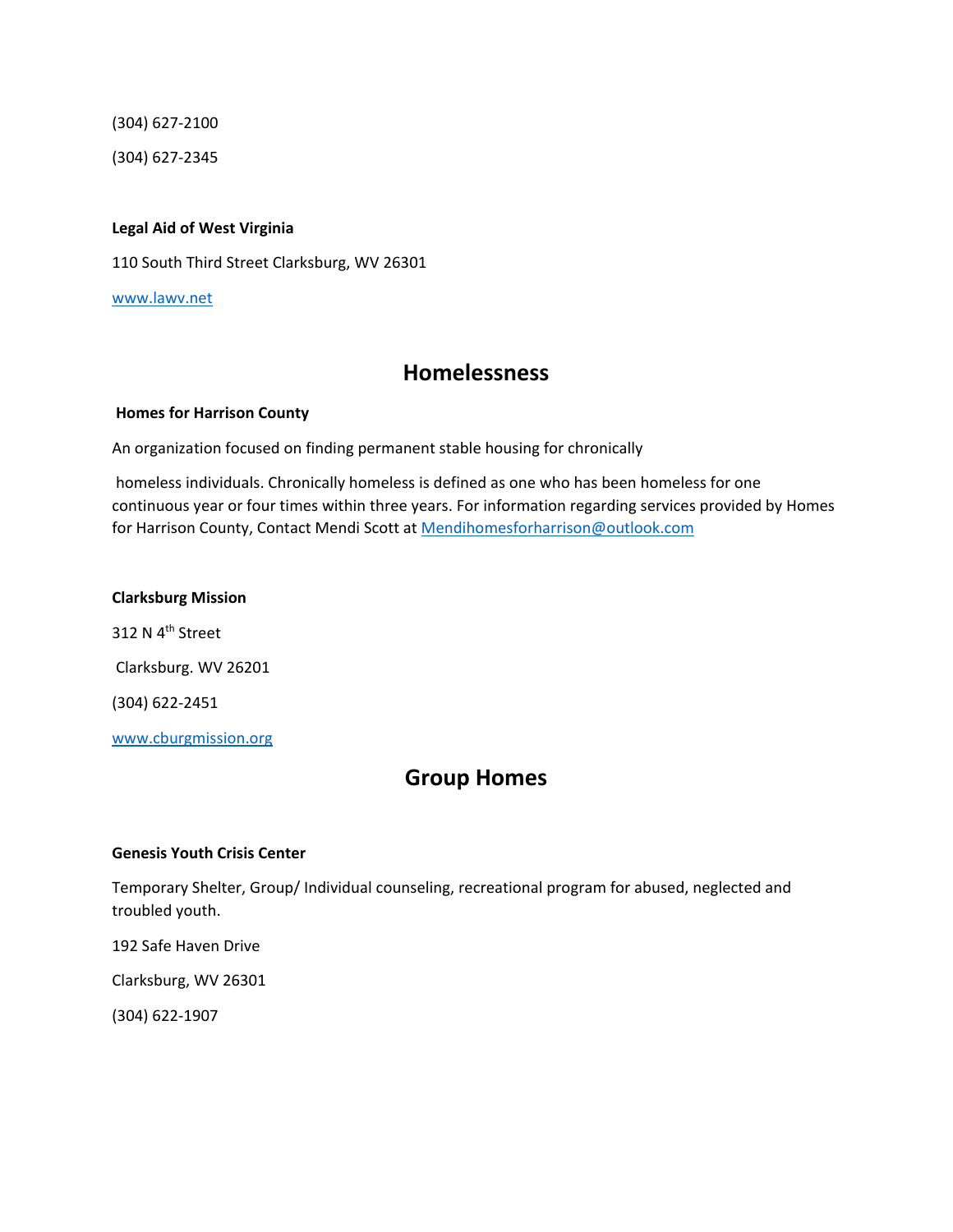# **Disability Services**

#### **ARC of Harrison County**

Also known as the association of Retarded citizens or ARC. Their purpose is "to promote opportunities and relationships for persons with developmental disabilities and to educate our community. The principles of integration, interdependence, empowerment, and freedom of choice are inherent principles of this missions".

100 N 1<sup>st</sup> Street

Clarksburg, WV 26301

(304) 624-3641

[www.thearc.wvu.org](http://www.thearc.wvu.org/)

#### **Catholic Community Services**

This organization provides in home care services through the Medicaid waiver program. All Applicants must be at 18 years of age.

104 East Main Street, Suite 1D

Clarksburg, WV 26301

(304) 623-1765

<https://catholiccharitieswv.org/>

#### **Birth to Three**

Provides assessment assistance, case management, and treatment for children with special needs.

WV birth to Three Region 1 and 2

2413 E Pike St. Suite 102

(304) 326-2650

#### **WV Birth to Three Regional Administrative United Region 2**

Serves Calhoun, Doddridge, Gilmer, Harrison, Pleasants, Ritchie, Wirt, and Wood Counties.

1917 Dudley Ave

Parkersburg, WV 26101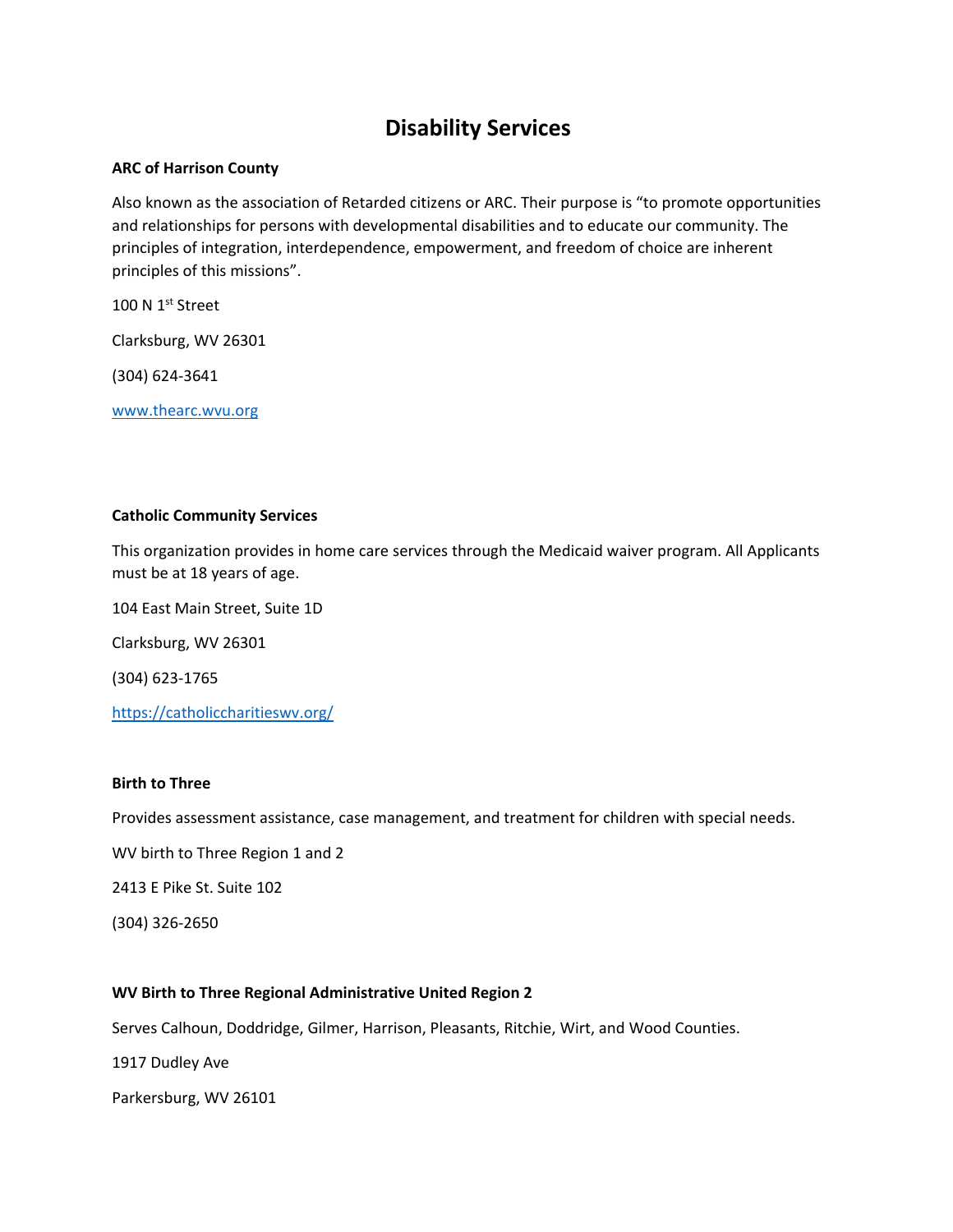(304-485-2000)

Score office (304) 293-7302

Newborn hearing screen

#### **Division of Rehabilitation Services**

Helps the disabled return to active employment 320 W Pike ST. Clarksburg, WV 26301 (304) 842-2951 [www.wvdrs.org](http://www.wvdrs.org/)

#### **Division of Rehabilitation Services**

Helps the disabled return to active employment 107 Cambridge PI Bridgeport, WV 26330 (304) 842-2951

#### **Empowerment Through Employment**

Vocational rehabilitation for persons with disabilities: work evaluation, adjustment, extended employment and job placement.

9372 Cost Ave

Stonewood, WV 26301

(304) 623-3757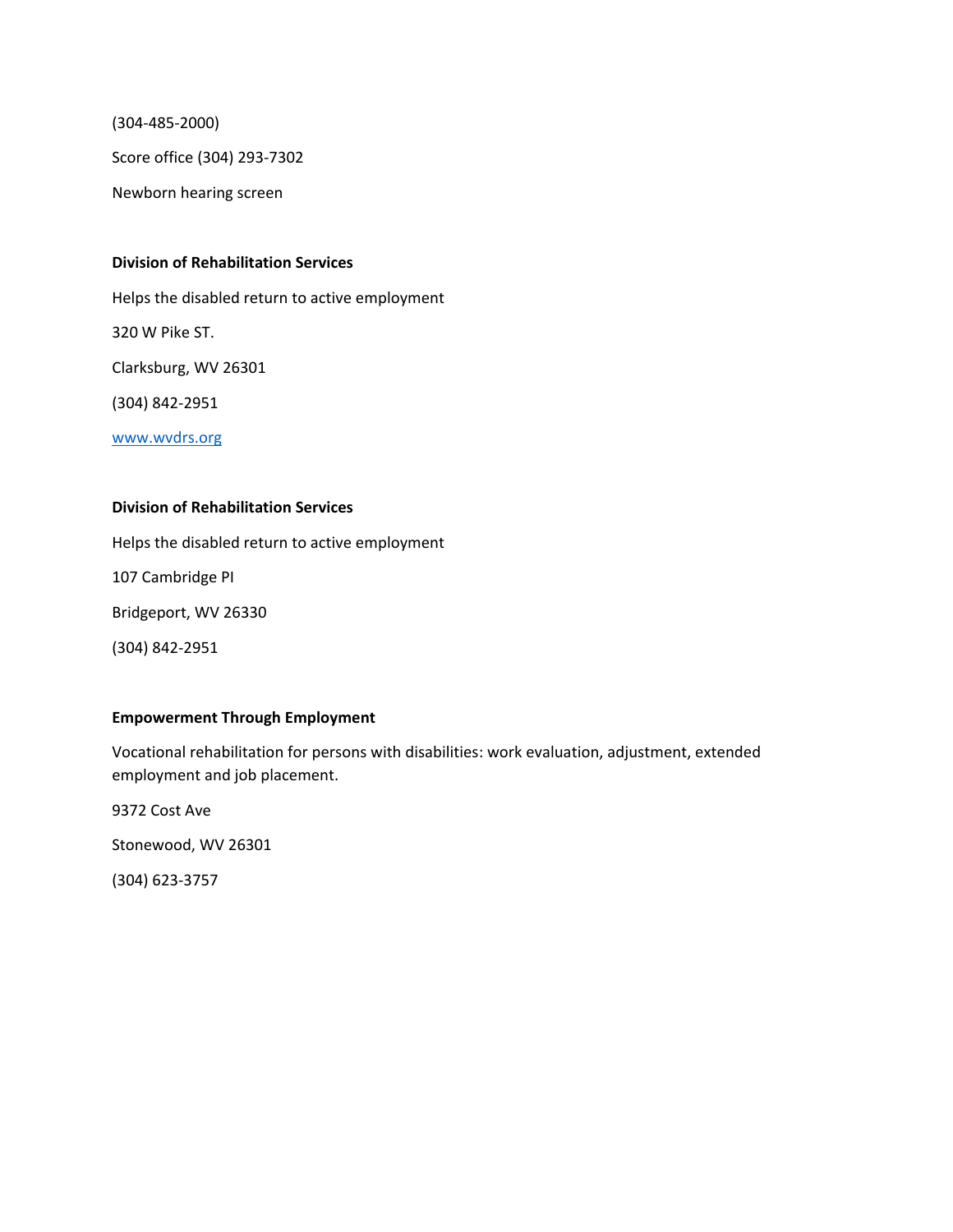# **Senior Services**

#### **Harrison County Senior Center**

500 W Main St.

Clarksburg, WV 26301

Phone: (304) 623-6795

Fax: (304) 623-6798

[infro@hcswv.org](mailto:infro@hcswv.org)

[www.harrisoncountyseniorcenter.org](http://www.harrisoncountyseniorcenter.org/)

#### **Bi-County Nutrition**

416 Ohio Ave

Clarksburg, WV 26301

Phone: (304) 622-2140

Charity in Nutter Fort, WV

### **Hospitals**

#### **Untied Hospital Center/ WVU Medicine**

327 Medical Park Drive

Bridgeport, WV 26330

Phone: (681) 342-1000

[www.wvumedicine.org/united-hopistal-center](http://www.wvumedicine.org/united-hopistal-center)

#### **Louis A. Johnson VA Medical Center**

One Medical Center Drive Clarksburg, WV 26301 Phone: (304) 623-3461 Telephone Triage: (800)- 733-0512 M-F 7:30 am-4:00pm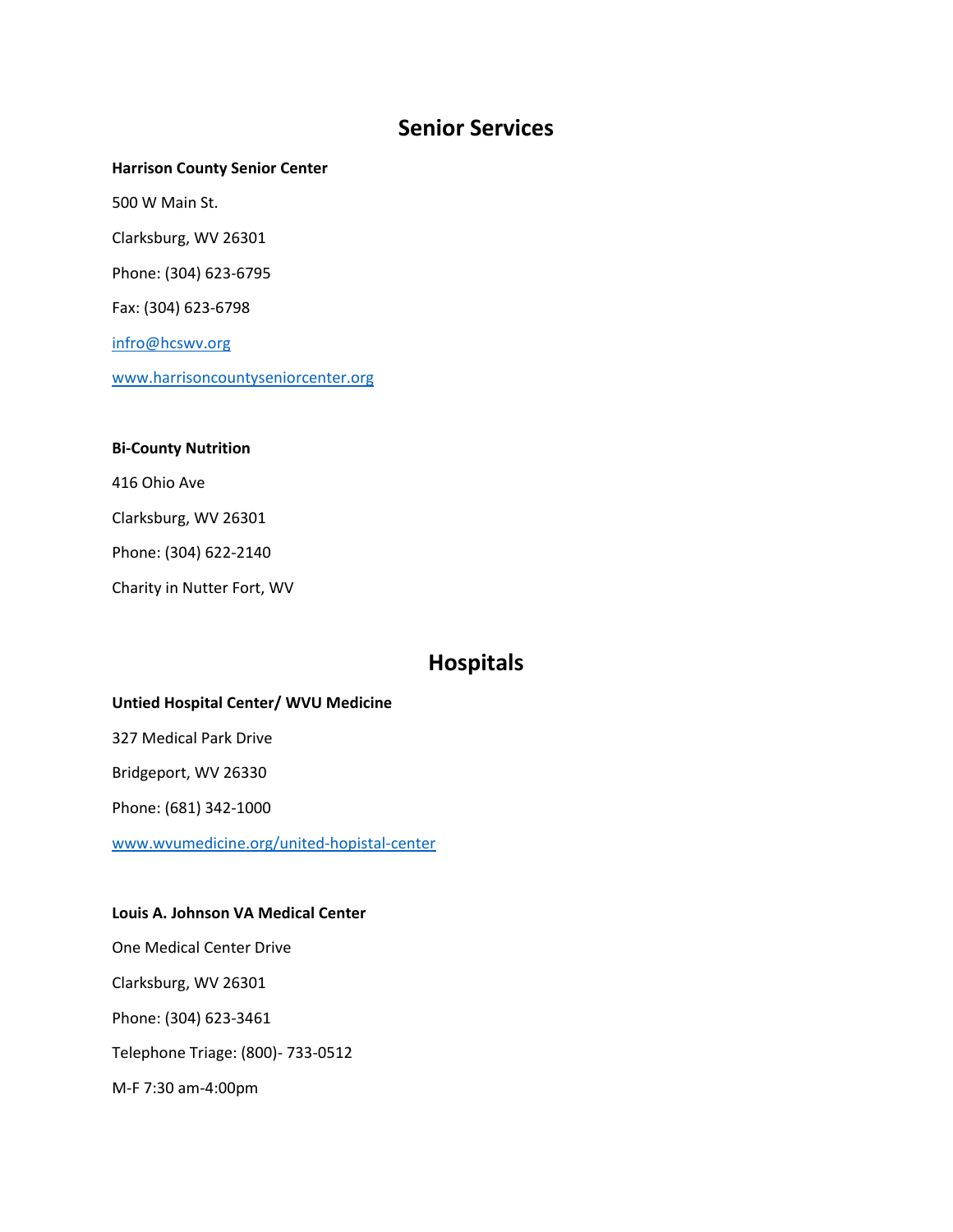After Hours (800) 733-0512

Option 3

(4:00pm-7:30 am)

**Veteran's Crisis Line**

**1-(800)-273-8255 (Press 1)** 

[Https://www.clarksburg,va,gov](https://www.clarksburg,va,gov/)

# **Physician Offices**

**Community Care of West Virginia Bridgeport location** 65 Professional Place Suite 102 Bridgeport, WV 26330 Phone: (304) 848-5770 Pain Management Fax: (304) 848-0890 Behavioral Health Fax: (304) 842-5477 Hours: Behavioral Health Monday-Thursday- 8:00am- 6:00pm Friday-Sunday-Closed Pain Management Monday-Thursday-8:00am- 6:00pm Friday-Sunday-Closed [www.communitycarewv.org](http://www.communitycarewv.org/)

#### **Clarksburg Location**

700 Oak mound Rd Clarksburg, WV 26301 Phone: (304) 623-6330 Fax: (304) 623-6220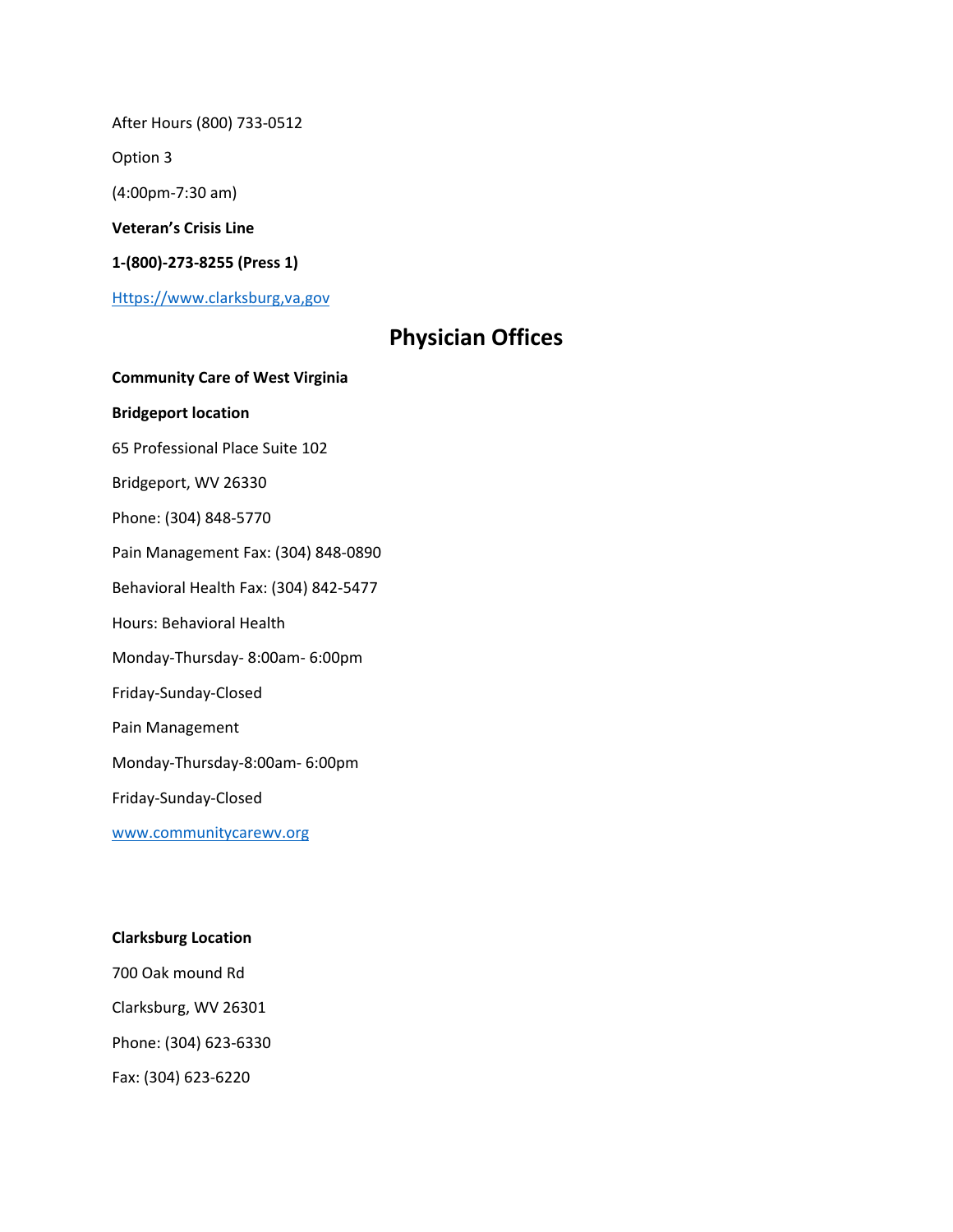Monday-Friday -8:00am- 8:00pm Saturday- 8:00am-4pm Sunday-11:00am-5:00pm [www.communitycarewv.org](http://www.communitycarewv.org/)

#### **West Milford Location**

597 Liberty Street West Milford, WV 26451 Phone: (304) 747-4568 Fax: (304) 326-3700 Monday-Friday 8:00am-5:00pm Saturday and Sunday-Closed [www.communitycarewv.org](http://www.communitycarewv.org/)

**Medpointe Family Medicine**  469 Emily Drive Clarksburg, WV 26301 (304) 423-5180 **Bridgeport Physicians Care**

1511 Johnson Ave Suite 104 Bridgeport, WV 26330 Phone: (304) 848-0702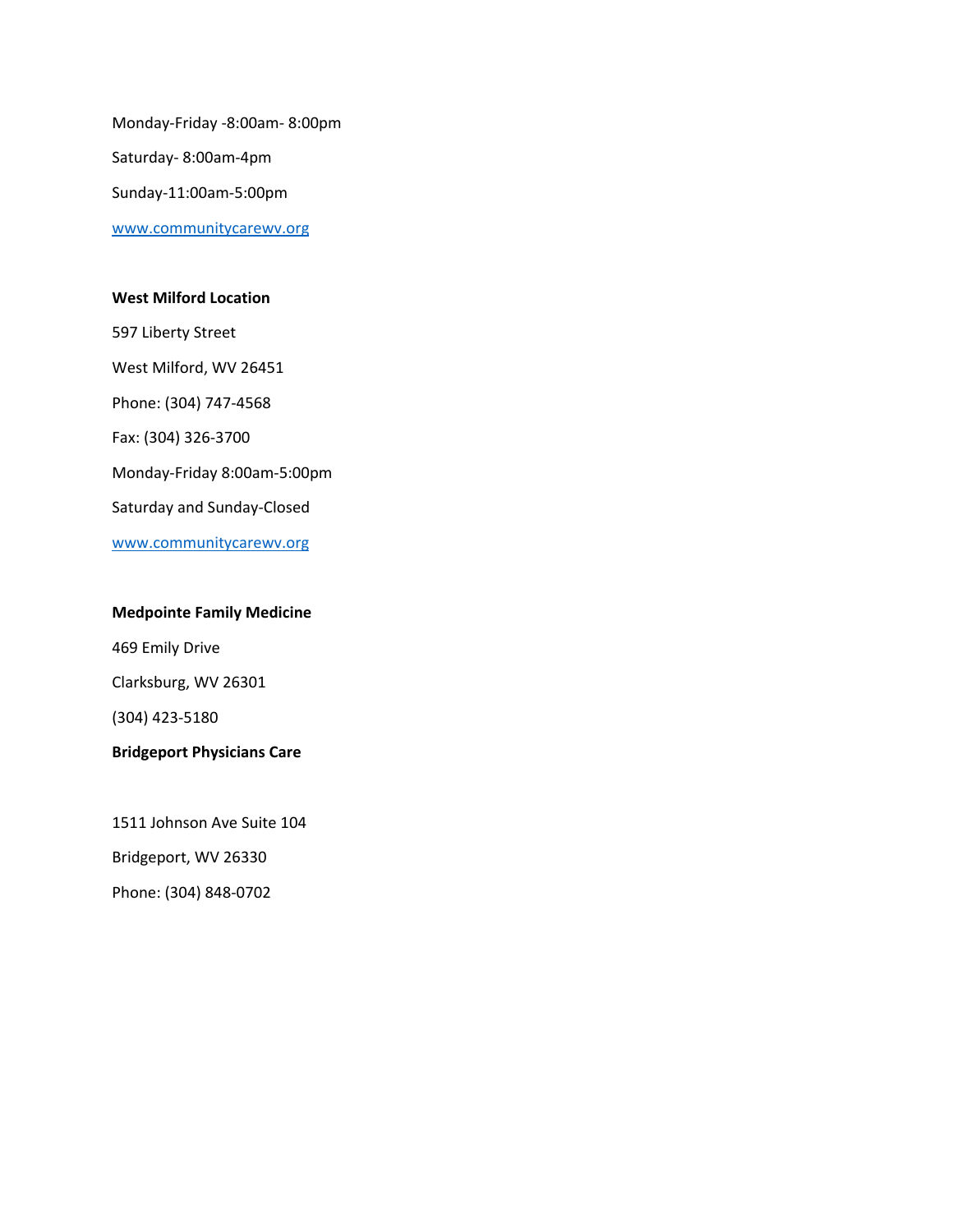# **Vision/Eye Doctors**

#### **Fick Eye Care**

- 536 Emily Drive
- Clarksburg, WV 26301
- Phone: (304) 566-7709
- Hours: M-F 9:00am-5:00pm
- Saturday 9:00am-3:00pm

Sunday Closed

[www.fickeyecare.com](http://www.fickeyecare.com/)

#### **Jefferey E. Gates and Associates**

(located in the Clarksburg Wal-Mart)

550 Emily Drive

Clarksburg, WV 26301

Phone: (304) 623-2892

Hours:

Monday 8:30 am-5:30pm

Tuesday 8:30am-5:30pm

Wednesday 8:30am-5:00pm

Thursday 8:30am-5:30pm

Friday 8:30 am-5:00pm

Saturday 8:30am-1:00pm

[www.gateseyecare.com](http://www.gateseyecare.com/)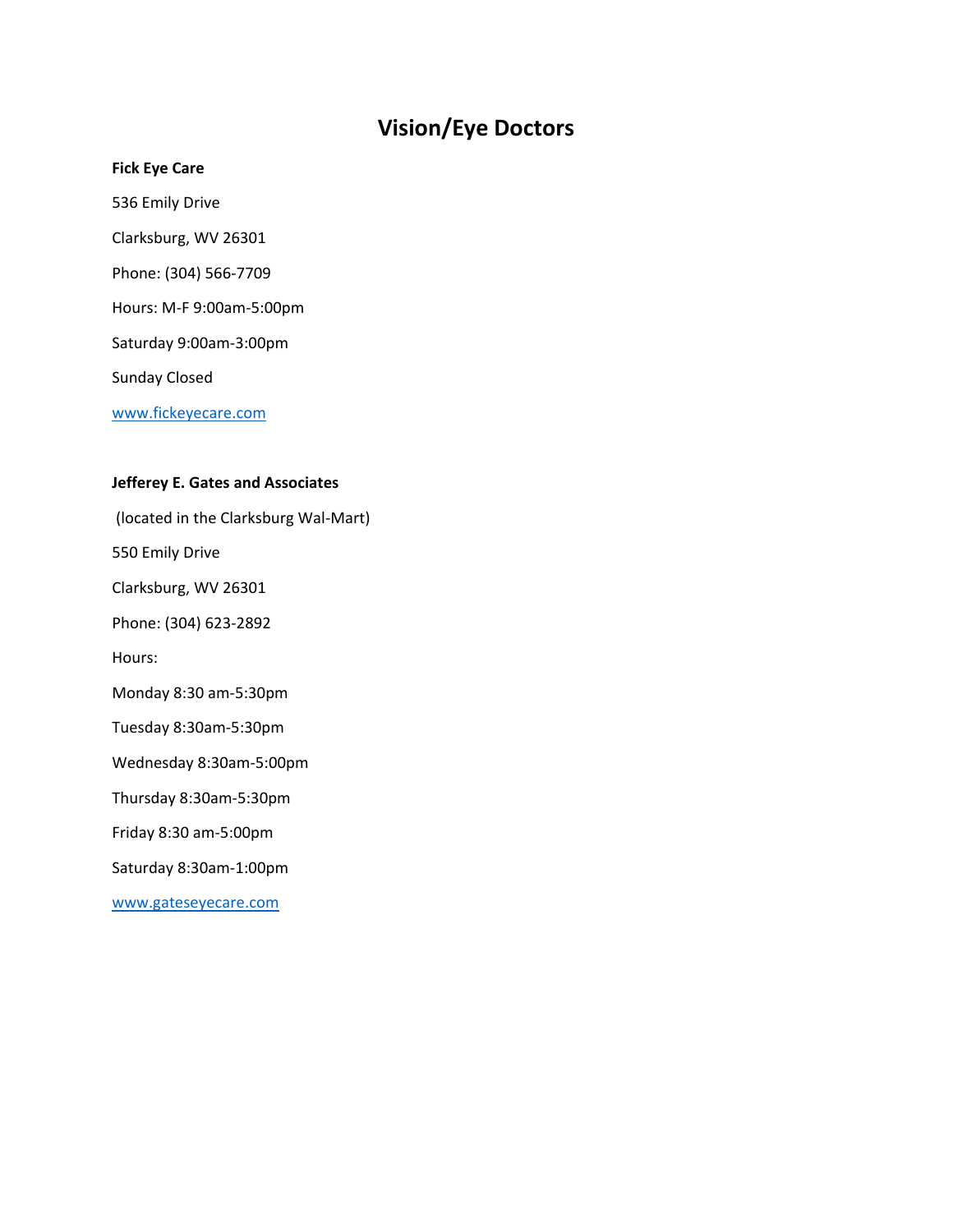#### **Optometric Eye care Dr. Daniel J. DeMerino**

393 Emily Drive

Clarksburg, WV 26301

Phone: (304) 624-5642

Hours:

M-W 8:3-am-4:30pm

Thurs-Closed

Friday 8:30am-4:30pm

Saturday and Sunday-Closed

#### **Murray, Murray and Groves**

107 Doctors Drive

Bridgeport, WV 26330

Phone: (304)-842-6226

Hours: Monday 8:00am-8:00pm

Tuesday-Friday 8:00am-5:00pm

Saturday by appointment only

Sunday-closed

[www.mmgoptometrist.com/](http://www.mmgoptometrist.com/)

#### **Bridgeport Eye Care Center**

920 W. Main Street Bridgeport, WV 26330 Phone: (304)842-4444 Hours: M-thurs 8:00am-5:00pm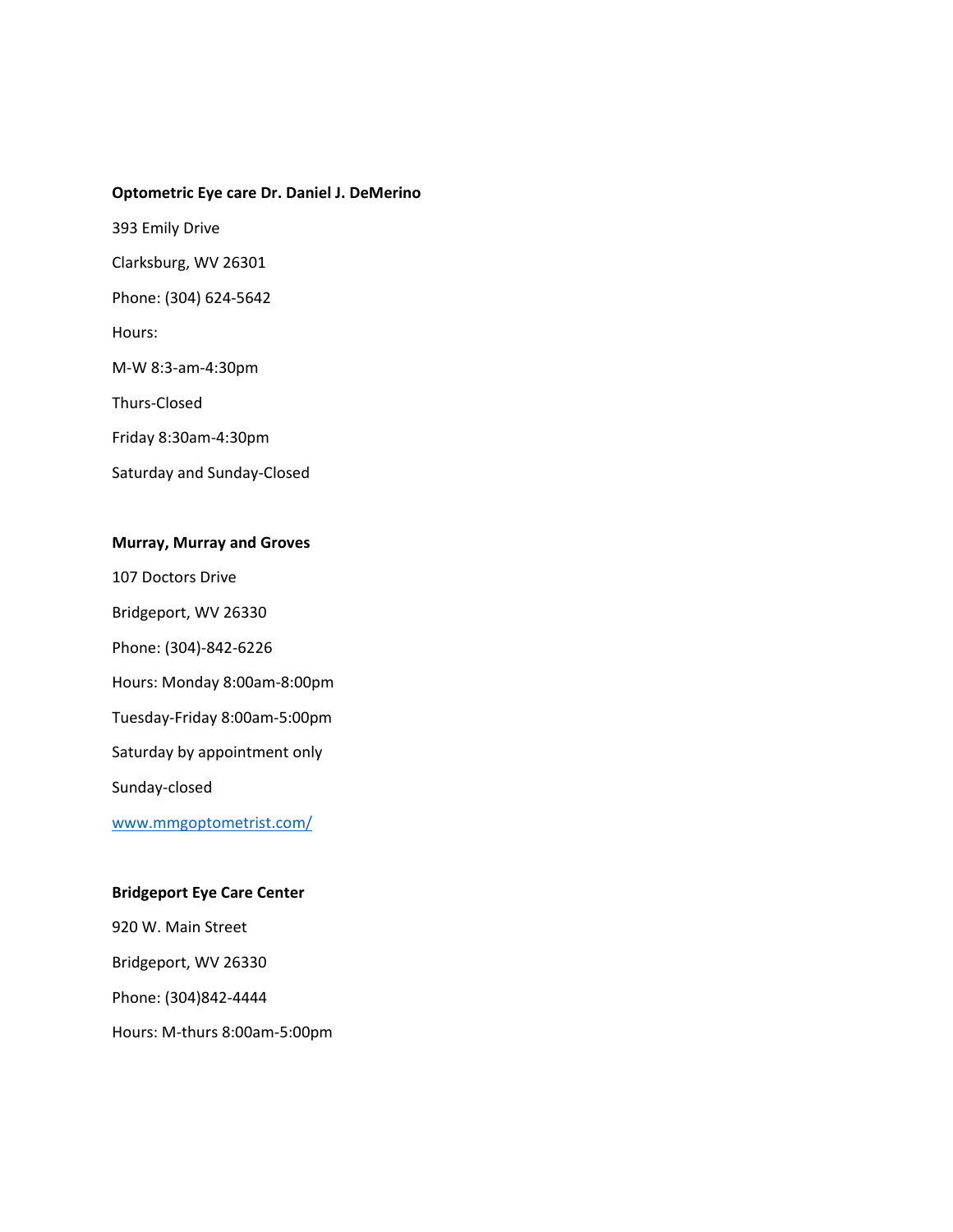# **Express Care Clinics**

#### **MedExpress Urgent Care**

101 Emily Drive Clarksburg, WV 26301 Hours: 8:00am-8:00pm Phone: (304) 623-5094 [www.Medexpress.com](http://www.medexpress.com/)

# **Community Care: CareXpress**

700 Oak mound Rd Clarksburg, WV 26301

Phone: (304) 623-6330

Fax: (304) 623-6220

Hours: M-F 8:00am-8:00pm

Saturday 8:00am-8:00pm

Sunday 11:00 am-5:00pm

[www.communitycarewv.org](http://www.communitycarewv.org/)

#### **Bridgeport Express Care at Medbrook**

1370 Johnson Ave Bridgeport, WV 26330 Phone: (304) 842-3330 Hours: M-F 8:00 am-8:00pm Saturday and Sunday 9:00 am-5:00pm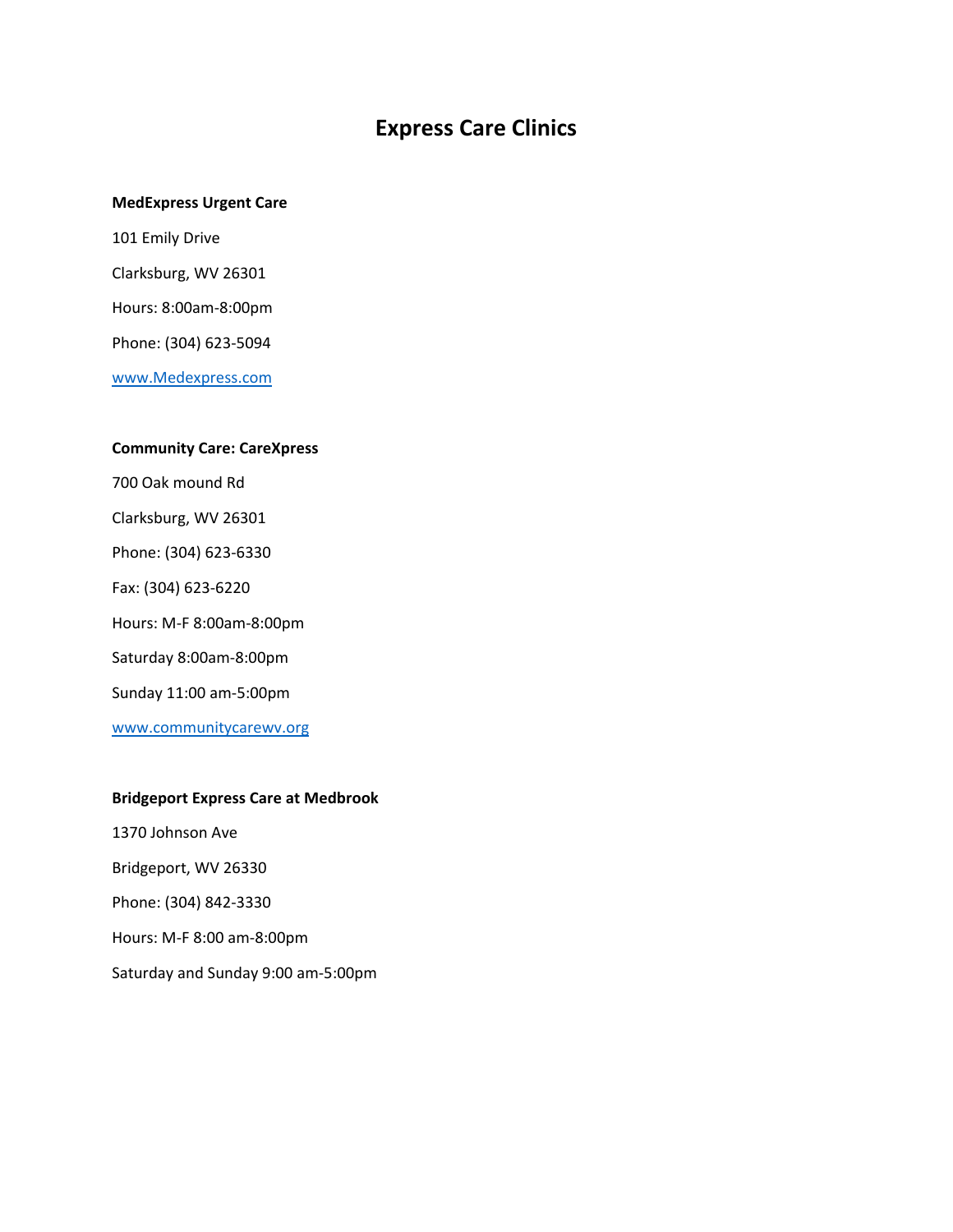# **Dentist Offices**

#### **All Smiles Dental**

2017 E. Park Street Clarksburg, WV 26301 Phone: (304) 623-9188 Hours: M-Th 8:00am-5:00pm [www.allsmilesw.com](http://www.allsmilesw.com/)

# **Wilson Martino Dental**  930 W. Main Street Bridgeport, WV 26330 (304) 842-7568 (New Patient Hotline) (304) 842-7568 (Current Patient Direct Dial) 1-87-Smile-wide (toll-free) Hours: Monday: 8:00am-4:30pm Tuesday: 12:00pm-7:00pm Wednesday: 8:00am- 4:00pm Thursday: 7:30 -2:00pm Friday: 8:00 am-2:30pm [www.wilsonmartinodental.com](http://www.wilsonmartinodental.com/)

#### **Wilson Martino Dental-Smile Defenders (Dental Services for Youth**)

1402 Buckhannon Pike

Nutter Fort, WV 26301

(304) 841-0505 (New Patients)

(304) 624-7342 (Existing Patients)

Hours: Monday 8:00 am-4:30pm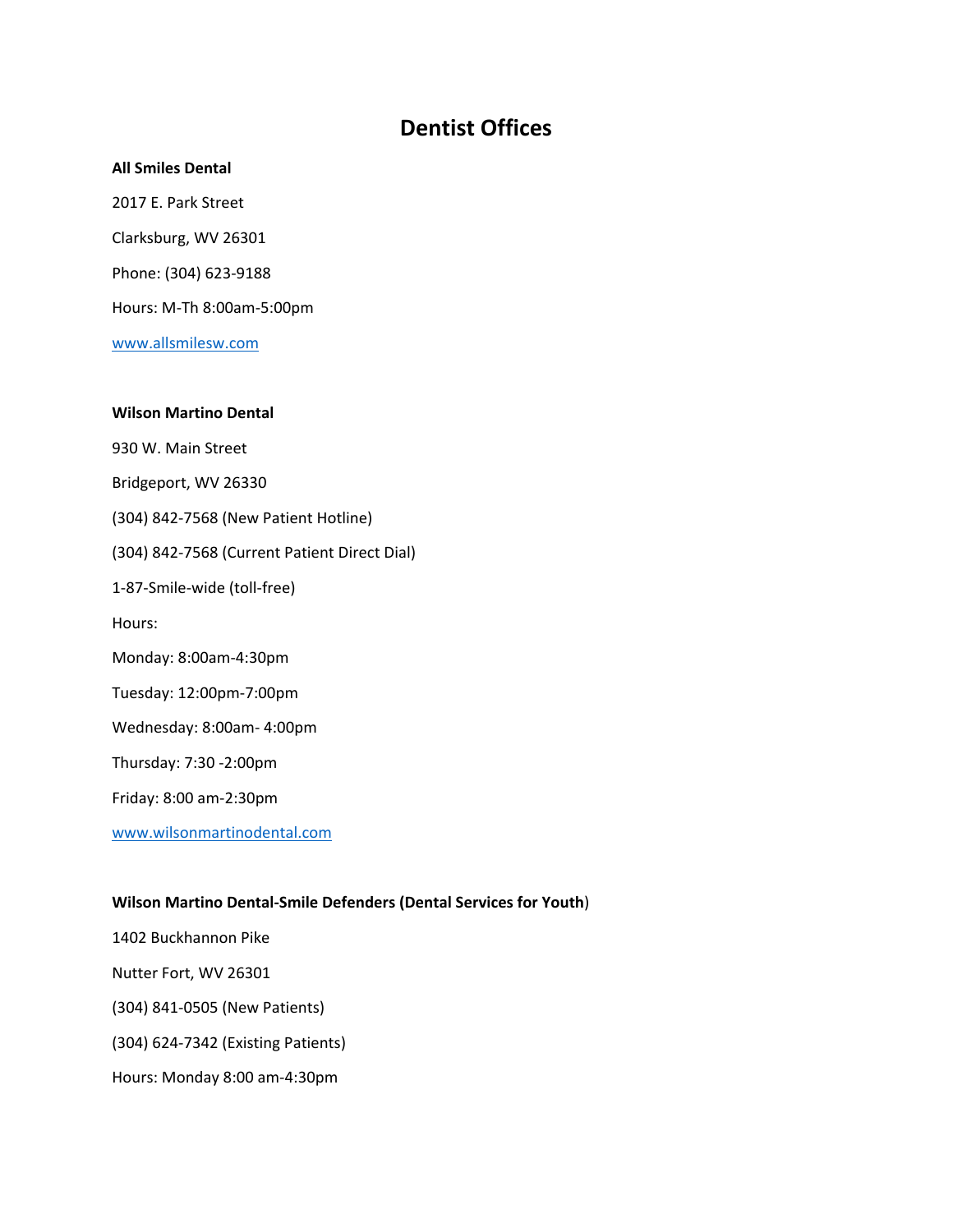Tuesday: 8:30am-4:30pm Wednesday: 8:30am-4:30pm Thursday: 9:00 am-4:30pm Friday Closed [www.smiledefenders.com](http://www.smiledefenders.com/)

# **Gynecology/Obstetricians**

**WVU Medicine Obstetrics and Gynecology**  527 Medical Park Drive # 108 Bridgeport, WV 26330 Phone: (304) 848-2150 [www.wvumedicine.org](http://www.wvumedicine.org/)

#### **Harrison/ Clarksburg Health Department**

330 W Main Street

Clarksburg, WV 26301

Phone: (304) 623-9308

[www.hchealthdepartment.org](http://www.hchealthdepartment.org/)

# **Parks/Recreation**

#### **Harrison County YMCA**

1 Lowndes Hill Parks Rd

Clarksburg, WV 26301

Phone: (304) 623-3303

Hours:

M-Th 5:00 am-9:00pm

Friday 5:00 am-8:00pm

Saturday 7:00am-5:00pm

Sunday 12:00pm-5:00pm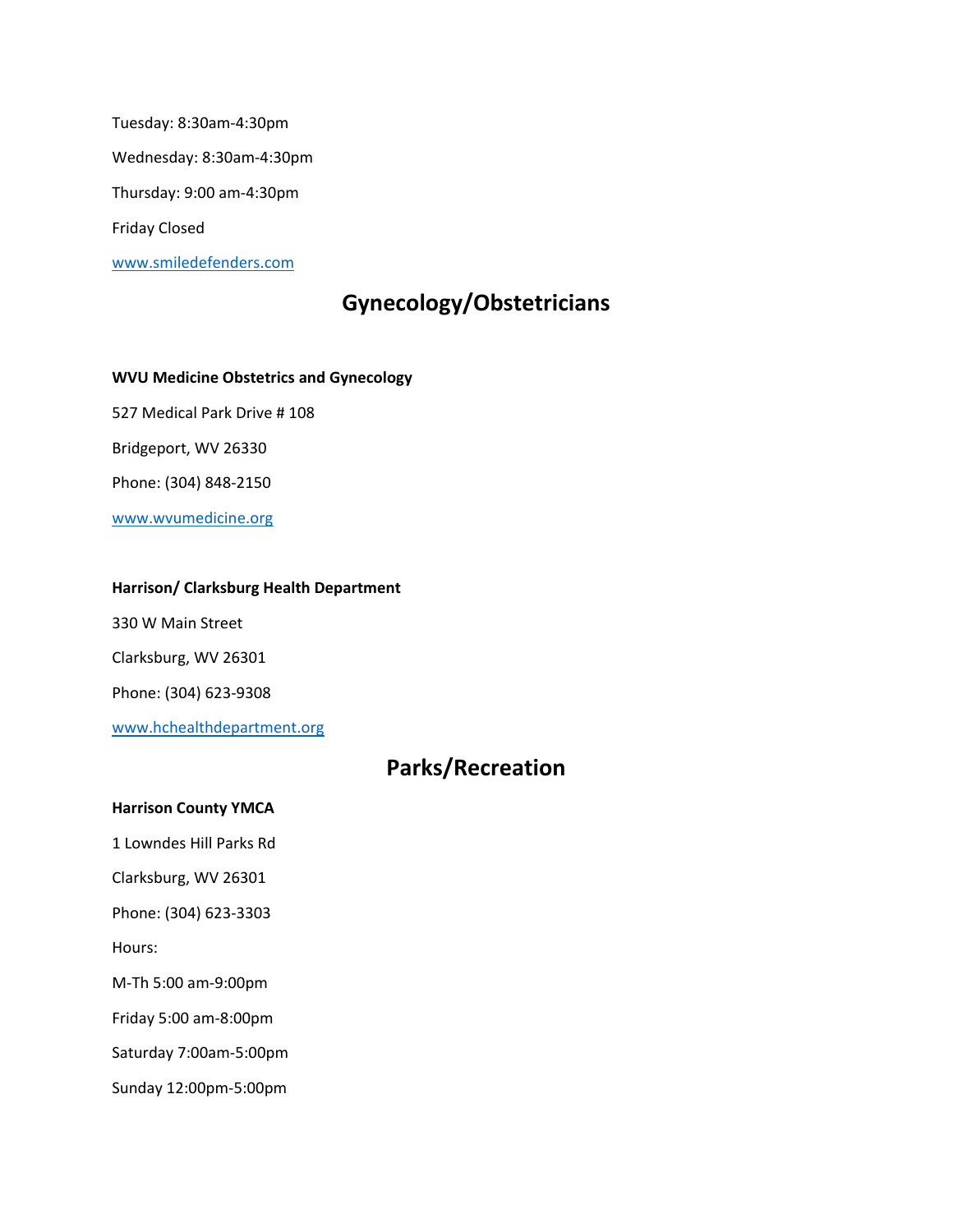[www.harrisoncountymca.org](http://www.harrisoncountymca.org/)

#### **Harrison Country Park and Recreation**

43 Recreation Drive

Clarksburg, WV 26301

Phone: (304) 423-7800

Fax: (304) 624-8405

[rcountry@harrisoncountywv.com](mailto:rcountry@harrisoncountywv.com)

[www.hcparks.org](http://www.hcparks.org/)

#### **Harrison County Senior Center**

500 W Main St.

Clarksburg, WV 26301

Phone: (304) 623-6795

Fax: (304) 623-6798

[info@hcscwv.org](mailto:info@hcscwv.org)

[www.harrisoncountyseniorcenter.org](http://www.harrisoncountyseniorcenter.org/)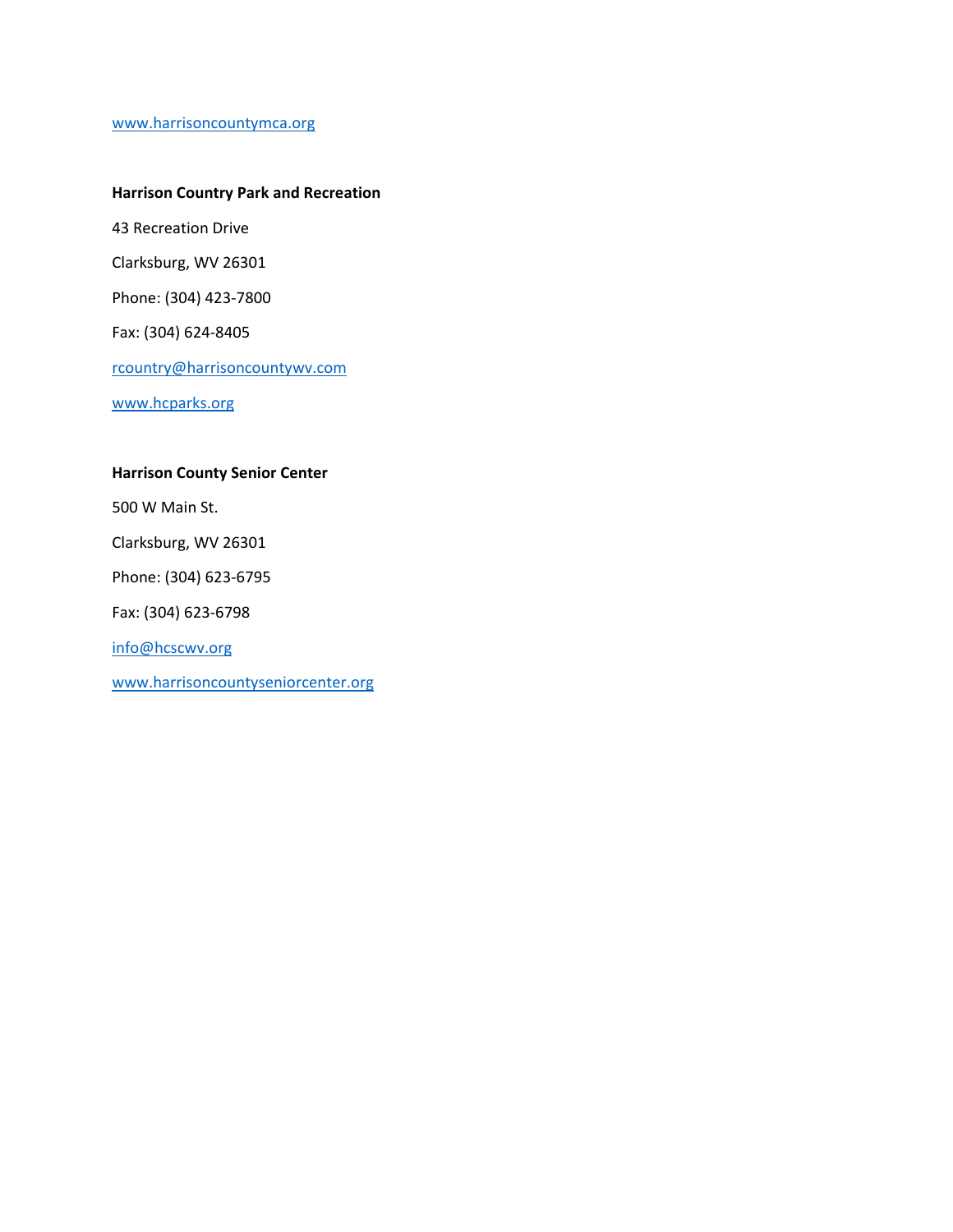